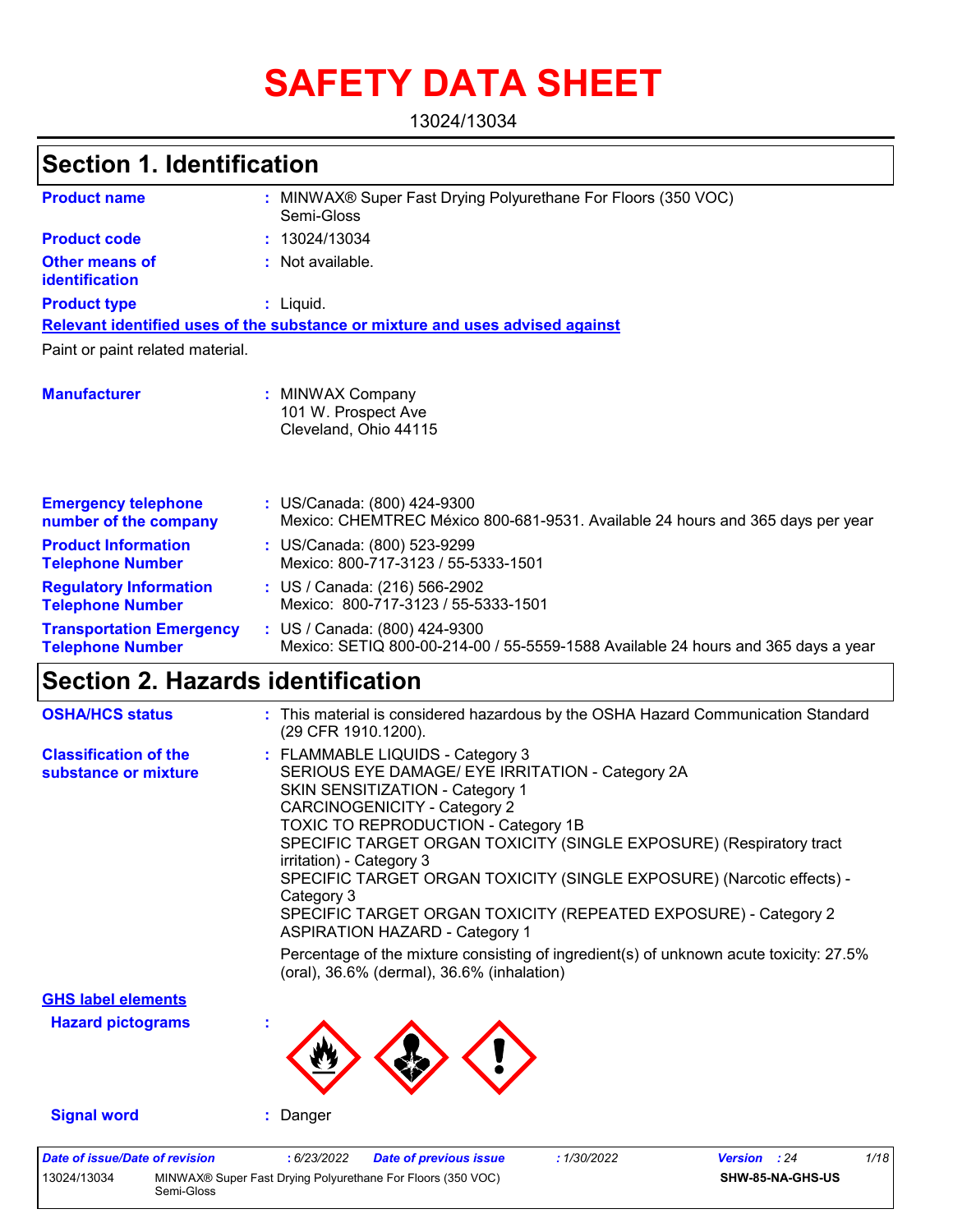### **Section 2. Hazards identification**

| <b>Hazard statements</b>                   | : Flammable liquid and vapor.<br>May be fatal if swallowed and enters airways.<br>May cause an allergic skin reaction.<br>Causes serious eye irritation.<br>May cause respiratory irritation.<br>May cause drowsiness or dizziness.<br>Suspected of causing cancer.<br>May damage fertility or the unborn child.<br>May cause damage to organs through prolonged or repeated exposure.                                                                                                                                                                                                                                                                                                                                                             |  |
|--------------------------------------------|----------------------------------------------------------------------------------------------------------------------------------------------------------------------------------------------------------------------------------------------------------------------------------------------------------------------------------------------------------------------------------------------------------------------------------------------------------------------------------------------------------------------------------------------------------------------------------------------------------------------------------------------------------------------------------------------------------------------------------------------------|--|
| <b>Precautionary statements</b>            |                                                                                                                                                                                                                                                                                                                                                                                                                                                                                                                                                                                                                                                                                                                                                    |  |
| <b>General</b>                             | : Read label before use. Keep out of reach of children. If medical advice is needed,<br>have product container or label at hand.                                                                                                                                                                                                                                                                                                                                                                                                                                                                                                                                                                                                                   |  |
| <b>Prevention</b>                          | : Obtain special instructions before use. Do not handle until all safety precautions have<br>been read and understood. Wear protective gloves, protective clothing and eye or face<br>protection. Keep away from heat, hot surfaces, sparks, open flames and other ignition<br>sources. No smoking. Use explosion-proof electrical, ventilating or lighting equipment.<br>Use non-sparking tools. Take action to prevent static discharges. Use only outdoors or<br>in a well-ventilated area. Do not breathe vapor. Wash thoroughly after handling.<br>Contaminated work clothing must not be allowed out of the workplace.                                                                                                                       |  |
| <b>Response</b>                            | : IF exposed or concerned: Get medical advice or attention. IF INHALED: Remove<br>person to fresh air and keep comfortable for breathing. Call a POISON CENTER or<br>doctor if you feel unwell. IF SWALLOWED: Immediately call a POISON CENTER or<br>doctor. Do NOT induce vomiting. IF ON SKIN (or hair): Take off immediately all<br>contaminated clothing. Rinse skin with water. Wash contaminated clothing before<br>reuse. IF ON SKIN: Wash with plenty of water. If skin irritation or rash occurs: Get<br>medical advice or attention. IF IN EYES: Rinse cautiously with water for several<br>minutes. Remove contact lenses, if present and easy to do. Continue rinsing. If eye<br>irritation persists: Get medical advice or attention. |  |
| <b>Storage</b>                             | : Store locked up. Store in a well-ventilated place. Keep container tightly closed. Keep<br>cool.                                                                                                                                                                                                                                                                                                                                                                                                                                                                                                                                                                                                                                                  |  |
| <b>Disposal</b>                            | Dispose of contents and container in accordance with all local, regional, national and<br>international regulations.                                                                                                                                                                                                                                                                                                                                                                                                                                                                                                                                                                                                                               |  |
| <b>Supplemental label</b><br>elements      | DELAYED EFFECTS FROM LONG TERM OVEREXPOSURE. Contains solvents which<br>can cause permanent brain and nervous system damage. Intentional misuse by<br>deliberately concentrating and inhaling the contents can be harmful or fatal. WARNING:<br>This product contains chemicals known to the State of California to cause cancer and<br>birth defects or other reproductive harm.                                                                                                                                                                                                                                                                                                                                                                  |  |
|                                            | Please refer to the SDS for additional information. Keep out of reach of children. Do not<br>transfer contents to other containers for storage.                                                                                                                                                                                                                                                                                                                                                                                                                                                                                                                                                                                                    |  |
| <b>Hazards not otherwise</b><br>classified | DANGER: Rags, steel wool, other waste soaked with this product, and sanding residue<br>may spontaneously catch fire if improperly discarded. Immediately place rags, steel<br>wool, other waste soaked with this product, and sanding residue in a sealed, water-filled,<br>metal container. Dispose of in accordance with local fire regulations.                                                                                                                                                                                                                                                                                                                                                                                                 |  |

# **Section 3. Composition/information on ingredients**

| Substance/mixture     |  |
|-----------------------|--|
| <b>Other means of</b> |  |

**identification**

**:** Mixture

**:** Not available.

**CAS number/other identifiers**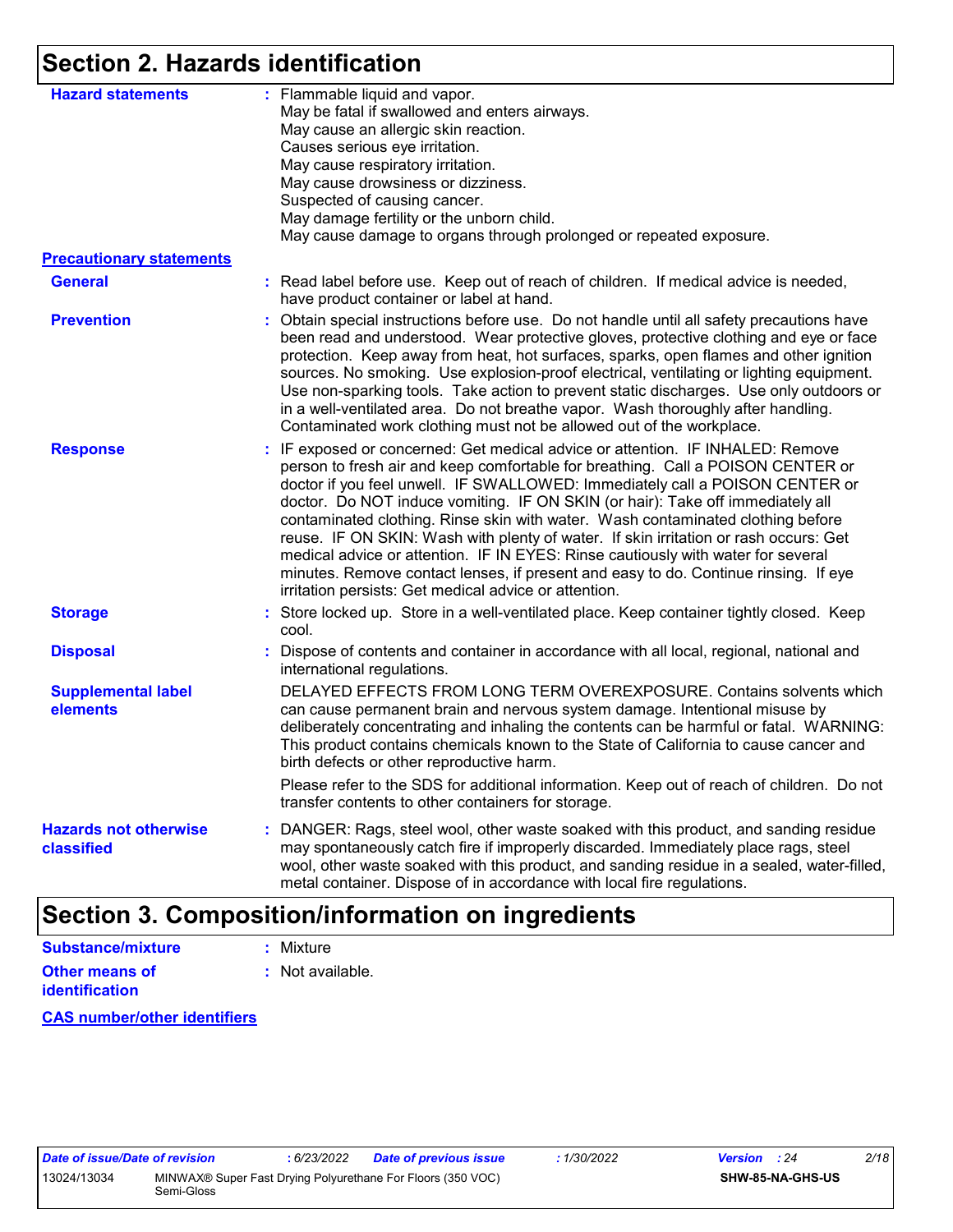### **Section 3. Composition/information on ingredients**

| % by weight | <b>CAS number</b> |
|-------------|-------------------|
| ≥25 - ≤50   | 64742-47-8        |
| 210 - ≤22   | 556-67-2          |
| ~10         | 98-56-6           |
| ≤5          | 541-02-6          |
| ≤5          | 68956-68-3        |
| ≤3          | 112926-00-8       |
| ≤3          | 112945-52-5       |
| <1          | 64742-48-9        |
| ≤0.3        | 22464-99-9        |
| ≤0.3        | 96-29-7           |
| ≤0.3        | 136-52-7          |
| ≤0.3        | 64742-88-7        |
| ≤0.3        | 1330-20-7         |
| $≤0.3$      | 64742-82-1        |
| $≤0.3$      | 136-51-6          |
| ≤0.3        | $111 - 77 - 3$    |
|             |                   |

Any concentration shown as a range is to protect confidentiality or is due to batch variation.

**There are no additional ingredients present which, within the current knowledge of the supplier and in the concentrations applicable, are classified and hence require reporting in this section.**

**Occupational exposure limits, if available, are listed in Section 8.**

### **Section 4. First aid measures**

#### **Description of necessary first aid measures**

| <b>Eye contact</b>  | : Immediately flush eyes with plenty of water, occasionally lifting the upper and lower<br>eyelids. Check for and remove any contact lenses. Continue to rinse for at least 10<br>minutes. Get medical attention.                                                                                                                                                                                                                                                                                                                                                                                                                                                                                                                                                                                                                                                                                              |
|---------------------|----------------------------------------------------------------------------------------------------------------------------------------------------------------------------------------------------------------------------------------------------------------------------------------------------------------------------------------------------------------------------------------------------------------------------------------------------------------------------------------------------------------------------------------------------------------------------------------------------------------------------------------------------------------------------------------------------------------------------------------------------------------------------------------------------------------------------------------------------------------------------------------------------------------|
| <b>Inhalation</b>   | : Remove victim to fresh air and keep at rest in a position comfortable for breathing. If it<br>is suspected that fumes are still present, the rescuer should wear an appropriate mask<br>or self-contained breathing apparatus. If not breathing, if breathing is irregular or if<br>respiratory arrest occurs, provide artificial respiration or oxygen by trained personnel. It<br>may be dangerous to the person providing aid to give mouth-to-mouth resuscitation.<br>Get medical attention. If necessary, call a poison center or physician. If unconscious,<br>place in recovery position and get medical attention immediately. Maintain an open<br>airway. Loosen tight clothing such as a collar, tie, belt or waistband. In case of<br>inhalation of decomposition products in a fire, symptoms may be delayed. The exposed<br>person may need to be kept under medical surveillance for 48 hours. |
| <b>Skin contact</b> | : Wash with plenty of soap and water. Remove contaminated clothing and shoes. Wash<br>contaminated clothing thoroughly with water before removing it, or wear gloves.<br>Continue to rinse for at least 10 minutes. Get medical attention. In the event of any<br>complaints or symptoms, avoid further exposure. Wash clothing before reuse. Clean<br>shoes thoroughly before reuse.                                                                                                                                                                                                                                                                                                                                                                                                                                                                                                                          |
| <b>Ingestion</b>    | : Get medical attention immediately. Call a poison center or physician. Wash out mouth<br>with water. Remove dentures if any. If material has been swallowed and the exposed<br>person is conscious, give small quantities of water to drink. Stop if the exposed person<br>feels sick as vomiting may be dangerous. Aspiration hazard if swallowed. Can enter<br>lungs and cause damage. Do not induce vomiting. If vomiting occurs, the head should<br>be kept low so that vomit does not enter the lungs. Never give anything by mouth to an<br>unconscious person. If unconscious, place in recovery position and get medical<br>attention immediately. Maintain an open airway. Loosen tight clothing such as a collar,<br>tie, belt or waistband.                                                                                                                                                        |

#### **Most important symptoms/effects, acute and delayed Potential acute health effects**

| Date of issue/Date of revision |            | 6/23/2022 | Date of previous issue                                      | : 1/30/2022 | <b>Version</b> : 24 |                         | 3/18 |
|--------------------------------|------------|-----------|-------------------------------------------------------------|-------------|---------------------|-------------------------|------|
| 13024/13034                    | Semi-Gloss |           | MINWAX® Super Fast Drying Polyurethane For Floors (350 VOC) |             |                     | <b>SHW-85-NA-GHS-US</b> |      |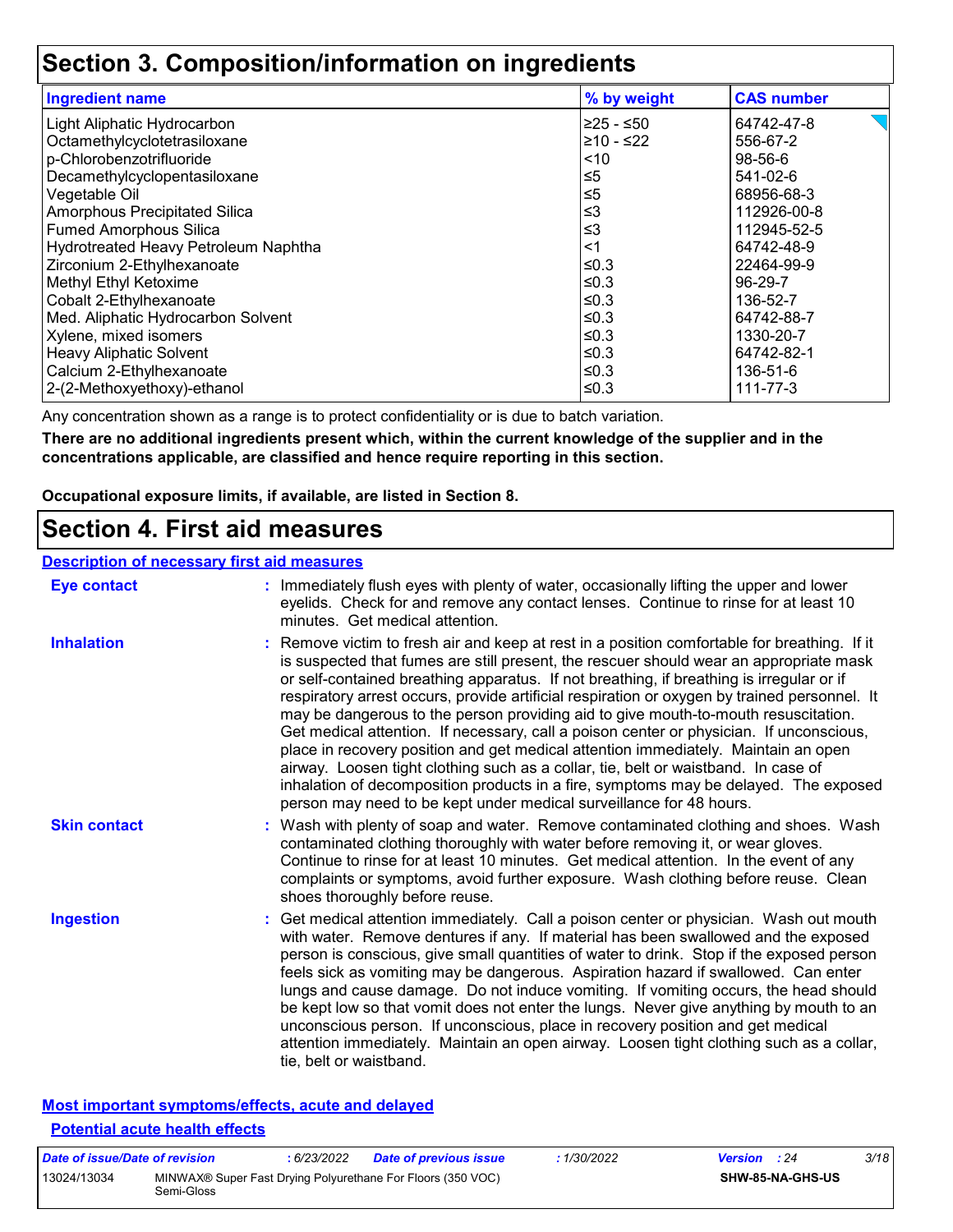# **Section 4. First aid measures**

| <b>Eye contact</b>                  | : Causes serious eye irritation.                                                                                                                                                                                                                                                                                                                                                                                |
|-------------------------------------|-----------------------------------------------------------------------------------------------------------------------------------------------------------------------------------------------------------------------------------------------------------------------------------------------------------------------------------------------------------------------------------------------------------------|
| <b>Inhalation</b>                   | : Can cause central nervous system (CNS) depression. May cause drowsiness or<br>dizziness. May cause respiratory irritation.                                                                                                                                                                                                                                                                                    |
| <b>Skin contact</b>                 | : May cause an allergic skin reaction.                                                                                                                                                                                                                                                                                                                                                                          |
| <b>Ingestion</b>                    | : Can cause central nervous system (CNS) depression. May be fatal if swallowed and<br>enters airways.                                                                                                                                                                                                                                                                                                           |
| <b>Over-exposure signs/symptoms</b> |                                                                                                                                                                                                                                                                                                                                                                                                                 |
| <b>Eye contact</b>                  | : Adverse symptoms may include the following:<br>pain or irritation<br>watering<br>redness                                                                                                                                                                                                                                                                                                                      |
| <b>Inhalation</b>                   | : Adverse symptoms may include the following:<br>respiratory tract irritation<br>coughing<br>nausea or vomiting<br>headache<br>drowsiness/fatigue<br>dizziness/vertigo<br>unconsciousness<br>reduced fetal weight<br>increase in fetal deaths<br>skeletal malformations                                                                                                                                         |
| <b>Skin contact</b>                 | : Adverse symptoms may include the following:<br>irritation<br>redness<br>reduced fetal weight<br>increase in fetal deaths<br>skeletal malformations                                                                                                                                                                                                                                                            |
| <b>Ingestion</b>                    | : Adverse symptoms may include the following:<br>nausea or vomiting<br>reduced fetal weight<br>increase in fetal deaths<br>skeletal malformations                                                                                                                                                                                                                                                               |
|                                     | <b>Indication of immediate medical attention and special treatment needed, if necessary</b>                                                                                                                                                                                                                                                                                                                     |
| <b>Notes to physician</b>           | : In case of inhalation of decomposition products in a fire, symptoms may be delayed.<br>The exposed person may need to be kept under medical surveillance for 48 hours.                                                                                                                                                                                                                                        |
| <b>Specific treatments</b>          | : No specific treatment.                                                                                                                                                                                                                                                                                                                                                                                        |
| <b>Protection of first-aiders</b>   | : No action shall be taken involving any personal risk or without suitable training. If it is<br>suspected that fumes are still present, the rescuer should wear an appropriate mask or<br>self-contained breathing apparatus. It may be dangerous to the person providing aid to<br>give mouth-to-mouth resuscitation. Wash contaminated clothing thoroughly with water<br>before removing it, or wear gloves. |

**See toxicological information (Section 11)**

# **Section 5. Fire-fighting measures**

| <b>Extinguishing media</b>             |                                                        |
|----------------------------------------|--------------------------------------------------------|
| <b>Suitable extinguishing</b><br>media | : Use dry chemical, $CO2$ , water spray (fog) or foam. |
| Unsuitable extinguishing<br>media      | : Do not use water jet.                                |

| Date of issue/Date of revision |                                                                           | 6/23/2022 | <b>Date of previous issue</b> | : 1/30/2022 | <b>Version</b> : 24 |                         | 4/18 |
|--------------------------------|---------------------------------------------------------------------------|-----------|-------------------------------|-------------|---------------------|-------------------------|------|
| 13024/13034                    | MINWAX® Super Fast Drying Polyurethane For Floors (350 VOC)<br>Semi-Gloss |           |                               |             |                     | <b>SHW-85-NA-GHS-US</b> |      |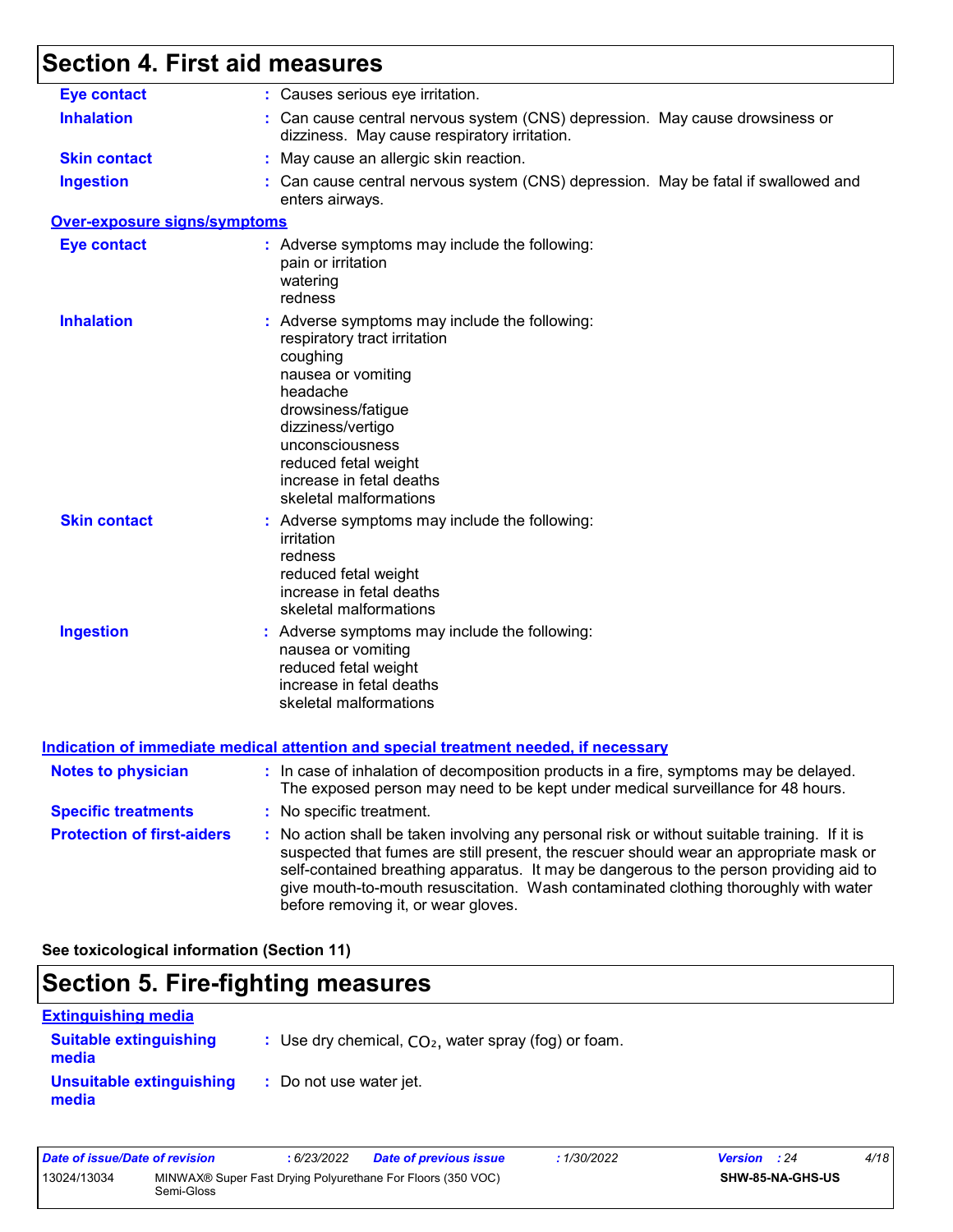### **Section 5. Fire-fighting measures**

| <b>Specific hazards arising</b><br>from the chemical     | : Flammable liquid and vapor. Runoff to sewer may create fire or explosion hazard. In a<br>fire or if heated, a pressure increase will occur and the container may burst, with the risk<br>of a subsequent explosion. The vapor/gas is heavier than air and will spread along the<br>ground. Vapors may accumulate in low or confined areas or travel a considerable<br>distance to a source of ignition and flash back. |
|----------------------------------------------------------|--------------------------------------------------------------------------------------------------------------------------------------------------------------------------------------------------------------------------------------------------------------------------------------------------------------------------------------------------------------------------------------------------------------------------|
| <b>Hazardous thermal</b><br>decomposition products       | Decomposition products may include the following materials:<br>carbon dioxide<br>carbon monoxide<br>halogenated compounds<br>carbonyl halides<br>metal oxide/oxides                                                                                                                                                                                                                                                      |
| <b>Special protective actions</b><br>for fire-fighters   | : Promptly isolate the scene by removing all persons from the vicinity of the incident if<br>there is a fire. No action shall be taken involving any personal risk or without suitable<br>training. Move containers from fire area if this can be done without risk. Use water<br>spray to keep fire-exposed containers cool.                                                                                            |
| <b>Special protective</b><br>equipment for fire-fighters | : Fire-fighters should wear appropriate protective equipment and self-contained breathing<br>apparatus (SCBA) with a full face-piece operated in positive pressure mode.                                                                                                                                                                                                                                                 |

### **Section 6. Accidental release measures**

#### **Personal precautions, protective equipment and emergency procedures**

| For non-emergency<br>personnel                               |    | : No action shall be taken involving any personal risk or without suitable training.<br>Evacuate surrounding areas. Keep unnecessary and unprotected personnel from<br>entering. Do not touch or walk through spilled material. Shut off all ignition sources.<br>No flares, smoking or flames in hazard area. Avoid breathing vapor or mist. Provide<br>adequate ventilation. Wear appropriate respirator when ventilation is inadequate. Put<br>on appropriate personal protective equipment.                                                                                                                                                                                                                                                                      |
|--------------------------------------------------------------|----|----------------------------------------------------------------------------------------------------------------------------------------------------------------------------------------------------------------------------------------------------------------------------------------------------------------------------------------------------------------------------------------------------------------------------------------------------------------------------------------------------------------------------------------------------------------------------------------------------------------------------------------------------------------------------------------------------------------------------------------------------------------------|
| For emergency responders                                     | ÷. | If specialized clothing is required to deal with the spillage, take note of any information in<br>Section 8 on suitable and unsuitable materials. See also the information in "For non-<br>emergency personnel".                                                                                                                                                                                                                                                                                                                                                                                                                                                                                                                                                     |
| <b>Environmental precautions</b>                             |    | : Avoid dispersal of spilled material and runoff and contact with soil, waterways, drains<br>and sewers. Inform the relevant authorities if the product has caused environmental<br>pollution (sewers, waterways, soil or air).                                                                                                                                                                                                                                                                                                                                                                                                                                                                                                                                      |
| <b>Methods and materials for containment and cleaning up</b> |    |                                                                                                                                                                                                                                                                                                                                                                                                                                                                                                                                                                                                                                                                                                                                                                      |
| <b>Small spill</b>                                           |    | : Stop leak if without risk. Move containers from spill area. Use spark-proof tools and<br>explosion-proof equipment. Dilute with water and mop up if water-soluble. Alternatively,<br>or if water-insoluble, absorb with an inert dry material and place in an appropriate waste<br>disposal container. Dispose of via a licensed waste disposal contractor.                                                                                                                                                                                                                                                                                                                                                                                                        |
| <b>Large spill</b>                                           |    | : Stop leak if without risk. Move containers from spill area. Use spark-proof tools and<br>explosion-proof equipment. Approach release from upwind. Prevent entry into sewers,<br>water courses, basements or confined areas. Wash spillages into an effluent treatment<br>plant or proceed as follows. Contain and collect spillage with non-combustible,<br>absorbent material e.g. sand, earth, vermiculite or diatomaceous earth and place in<br>container for disposal according to local regulations (see Section 13). Dispose of via a<br>licensed waste disposal contractor. Contaminated absorbent material may pose the<br>same hazard as the spilled product. Note: see Section 1 for emergency contact<br>information and Section 13 for waste disposal. |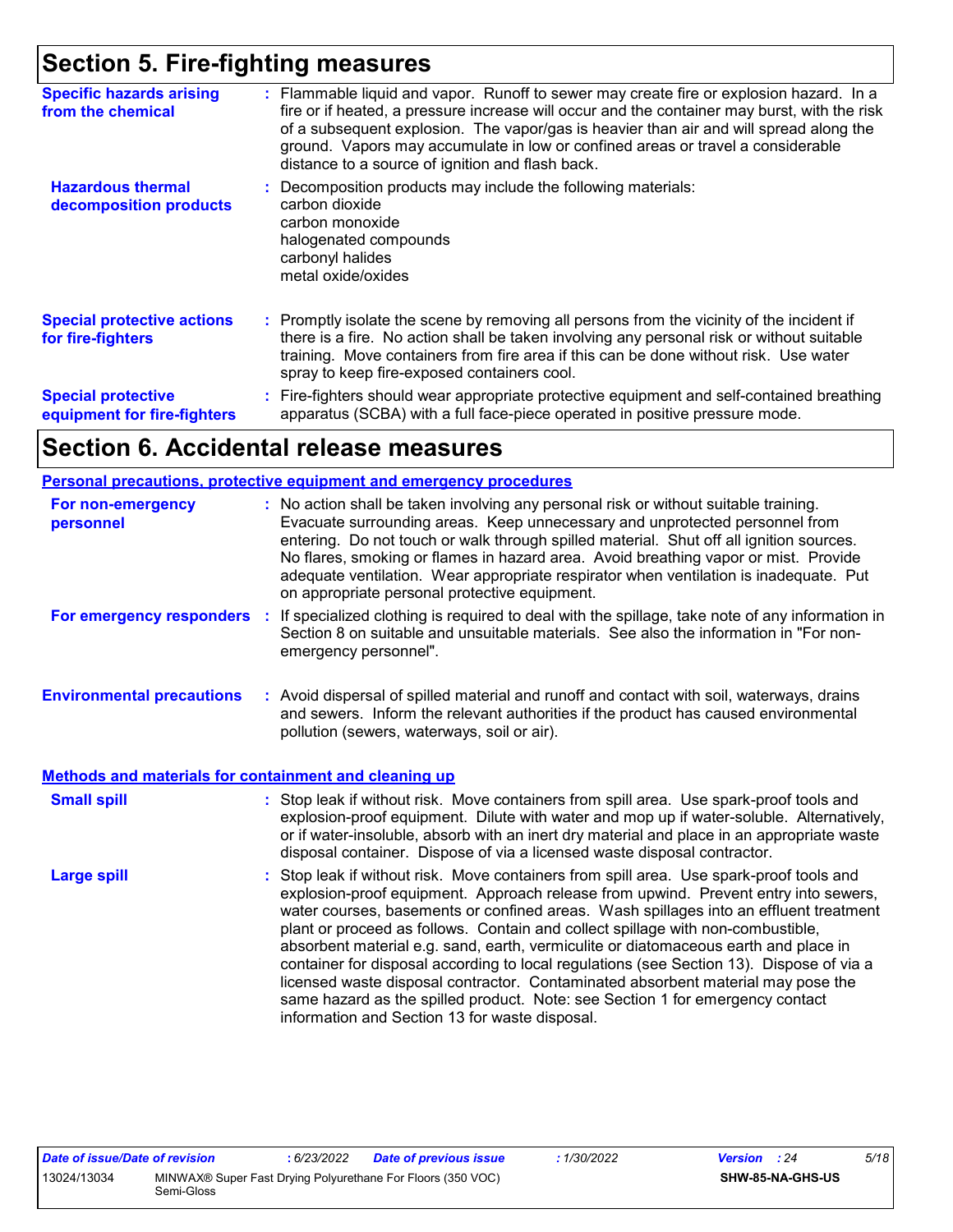# **Section 7. Handling and storage**

| <b>Precautions for safe handling</b>                                      |                                                                                                                                                                                                                                                                                                                                                                                                                                                                                                                                                                                                                                                                                                                                                                                                                                                                                                                                                                                                                                                                                                                                                                      |
|---------------------------------------------------------------------------|----------------------------------------------------------------------------------------------------------------------------------------------------------------------------------------------------------------------------------------------------------------------------------------------------------------------------------------------------------------------------------------------------------------------------------------------------------------------------------------------------------------------------------------------------------------------------------------------------------------------------------------------------------------------------------------------------------------------------------------------------------------------------------------------------------------------------------------------------------------------------------------------------------------------------------------------------------------------------------------------------------------------------------------------------------------------------------------------------------------------------------------------------------------------|
| <b>Protective measures</b>                                                | : Put on appropriate personal protective equipment (see Section 8). Persons with a<br>history of skin sensitization problems should not be employed in any process in which<br>this product is used. Avoid exposure - obtain special instructions before use. Avoid<br>exposure during pregnancy. Do not handle until all safety precautions have been read<br>and understood. Do not get in eyes or on skin or clothing. Do not breathe vapor or mist.<br>Do not swallow. Use only with adequate ventilation. Wear appropriate respirator when<br>ventilation is inadequate. Do not enter storage areas and confined spaces unless<br>adequately ventilated. Keep in the original container or an approved alternative made<br>from a compatible material, kept tightly closed when not in use. Store and use away<br>from heat, sparks, open flame or any other ignition source. Use explosion-proof<br>electrical (ventilating, lighting and material handling) equipment. Use only non-sparking<br>tools. Take precautionary measures against electrostatic discharges. Empty containers<br>retain product residue and can be hazardous. Do not reuse container. |
| <b>Advice on general</b><br>occupational hygiene                          | Eating, drinking and smoking should be prohibited in areas where this material is<br>handled, stored and processed. Workers should wash hands and face before eating,<br>drinking and smoking. Remove contaminated clothing and protective equipment before<br>entering eating areas. See also Section 8 for additional information on hygiene<br>measures.                                                                                                                                                                                                                                                                                                                                                                                                                                                                                                                                                                                                                                                                                                                                                                                                          |
| <b>Conditions for safe storage,</b><br>including any<br>incompatibilities | Store in accordance with local regulations. Store in a segregated and approved area.<br>Store in original container protected from direct sunlight in a dry, cool and well-ventilated<br>area, away from incompatible materials (see Section 10) and food and drink. Store<br>locked up. Eliminate all ignition sources. Separate from oxidizing materials. Keep<br>container tightly closed and sealed until ready for use. Containers that have been<br>opened must be carefully resealed and kept upright to prevent leakage. Do not store in<br>unlabeled containers. Use appropriate containment to avoid environmental<br>contamination. See Section 10 for incompatible materials before handling or use.                                                                                                                                                                                                                                                                                                                                                                                                                                                     |

# **Section 8. Exposure controls/personal protection**

#### **Control parameters**

#### **Occupational exposure limits (OSHA United States)**

| <b>Ingredient name</b>                                                                   | CAS#                          | <b>Exposure limits</b>                                                                                                                                                                                                                                                                                                  |
|------------------------------------------------------------------------------------------|-------------------------------|-------------------------------------------------------------------------------------------------------------------------------------------------------------------------------------------------------------------------------------------------------------------------------------------------------------------------|
| Light Aliphatic Hydrocarbon                                                              | 64742-47-8                    | ACGIH TLV (United States, 1/2021).<br>Absorbed through skin.<br>TWA: 200 mg/m <sup>3</sup> , (as total hydrocarbon<br>vapor) 8 hours.                                                                                                                                                                                   |
| Octamethylcyclotetrasiloxane                                                             | 556-67-2                      | OARS WEEL (United States, 1/2021).<br>TWA: 10 ppm 8 hours.                                                                                                                                                                                                                                                              |
| p-Chlorobenzotrifluoride                                                                 | $98-56-6$                     | None.                                                                                                                                                                                                                                                                                                                   |
| Decamethylcyclopentasiloxane                                                             | 541-02-6                      | OARS WEEL (United States, 1/2021).<br>TWA: 10 ppm 8 hours.                                                                                                                                                                                                                                                              |
| Vegetable Oil                                                                            | 68956-68-3                    | NIOSH REL (United States, 10/2020).<br>TWA: 5 mg/m <sup>3</sup> 10 hours. Form: Respirable<br>fraction<br>TWA: 10 mg/m <sup>3</sup> 10 hours. Form: Total<br>OSHA PEL (United States, 5/2018).<br>TWA: 5 mg/m <sup>3</sup> 8 hours. Form: Respirable<br>fraction<br>TWA: 15 mg/m <sup>3</sup> 8 hours. Form: Total dust |
| <b>Amorphous Precipitated Silica</b>                                                     | 112926-00-8                   | NIOSH REL (United States, 10/2020).<br>TWA: 6 mg/m <sup>3</sup> 10 hours.                                                                                                                                                                                                                                               |
| <b>Fumed Amorphous Silica</b>                                                            | 112945-52-5                   | NIOSH REL (United States, 10/2020).<br>TWA: 6 mg/m <sup>3</sup> 10 hours.                                                                                                                                                                                                                                               |
| Hydrotreated Heavy Petroleum Naphtha                                                     | 64742-48-9                    | None.                                                                                                                                                                                                                                                                                                                   |
| Date of issue/Date of revision<br>: 6/23/2022                                            | <b>Date of previous issue</b> | 6/18<br>: 1/30/2022<br>Version : 24                                                                                                                                                                                                                                                                                     |
| MINWAX® Super Fast Drying Polyurethane For Floors (350 VOC)<br>13024/13034<br>Semi-Gloss |                               | SHW-85-NA-GHS-US                                                                                                                                                                                                                                                                                                        |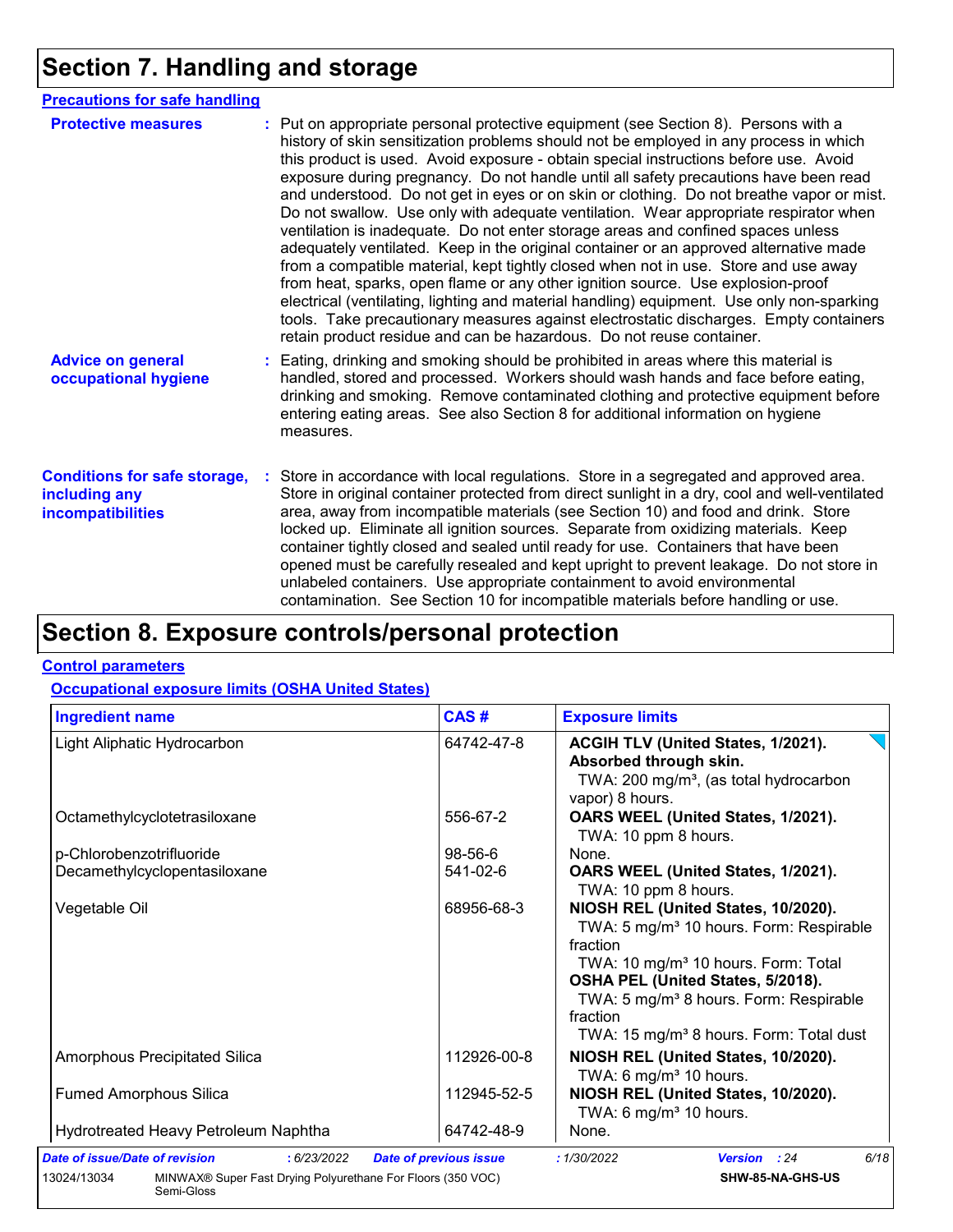# **Section 8. Exposure controls/personal protection**

| Zirconium 2-Ethylhexanoate                                                                | 22464-99-9                         | ACGIH TLV (United States, 1/2021).<br>TWA: $5 \text{ mg/m}^3$ , (as Zr) 8 hours.<br>STEL: 10 mg/m <sup>3</sup> , (as Zr) 15 minutes.<br>NIOSH REL (United States, 10/2020).<br>TWA: $5 \text{ mg/m}^3$ , (as Zr) 10 hours.<br>STEL: 10 mg/m <sup>3</sup> , (as Zr) 15 minutes.<br>OSHA PEL (United States, 5/2018).<br>TWA: 5 mg/m <sup>3</sup> , (as Zr) 8 hours. |
|-------------------------------------------------------------------------------------------|------------------------------------|--------------------------------------------------------------------------------------------------------------------------------------------------------------------------------------------------------------------------------------------------------------------------------------------------------------------------------------------------------------------|
| Methyl Ethyl Ketoxime                                                                     | 96-29-7                            | OARS WEEL (United States, 1/2021). Skin<br>sensitizer.<br>TWA: 10 ppm 8 hours.                                                                                                                                                                                                                                                                                     |
| Cobalt 2-Ethylhexanoate                                                                   | 136-52-7                           | ACGIH TLV (United States, 1/2021). Skin<br>sensitizer. Inhalation sensitizer.<br>TWA: $0.02$ mg/m <sup>3</sup> , (as Co) 8 hours.                                                                                                                                                                                                                                  |
| Med. Aliphatic Hydrocarbon Solvent                                                        | 64742-88-7                         | OSHA PEL (United States, 5/2018).<br>TWA: 100 ppm 8 hours.<br>TWA: $400 \text{ mg/m}^3$ 8 hours.                                                                                                                                                                                                                                                                   |
| Xylene, mixed isomers                                                                     | 1330-20-7                          | ACGIH TLV (United States, 1/2021).<br>TWA: 100 ppm 8 hours.<br>TWA: 434 mg/m <sup>3</sup> 8 hours.<br>STEL: 150 ppm 15 minutes.<br>STEL: 651 mg/m <sup>3</sup> 15 minutes.<br>OSHA PEL (United States, 5/2018).<br>TWA: 100 ppm 8 hours.<br>TWA: 435 mg/m <sup>3</sup> 8 hours.                                                                                    |
| <b>Heavy Aliphatic Solvent</b><br>Calcium 2-Ethylhexanoate<br>2-(2-Methoxyethoxy)-ethanol | 64742-82-1<br>136-51-6<br>111-77-3 | None.<br>None.<br>None.                                                                                                                                                                                                                                                                                                                                            |

#### **Occupational exposure limits (Canada)**

| <b>Ingredient name</b>                                                                                                      | CAS#                          | <b>Exposure limits</b>                                                                                                                                                                                                                                                                                                                                                                                                                                          |  |  |
|-----------------------------------------------------------------------------------------------------------------------------|-------------------------------|-----------------------------------------------------------------------------------------------------------------------------------------------------------------------------------------------------------------------------------------------------------------------------------------------------------------------------------------------------------------------------------------------------------------------------------------------------------------|--|--|
| Petroleum refining, hydrotreated light distillate                                                                           | 64742-47-8                    | <b>CA British Columbia Provincial (Canada,</b><br>6/2021). Absorbed through skin.<br>TWA: 200 mg/m <sup>3</sup> , (as total hydrocarbon<br>vapour) 8 hours.<br>CA Alberta Provincial (Canada, 6/2018).<br>Absorbed through skin.<br>8 hrs OEL: 200 mg/m <sup>3</sup> , (as total hydrocarbon<br>vapour) 8 hours.<br>CA Ontario Provincial (Canada, 6/2019).<br>Absorbed through skin.<br>TWA: 200 mg/m <sup>3</sup> , (as total hydrocarbon<br>vapour) 8 hours. |  |  |
| Octamethylcyclotetrasiloxane                                                                                                | 556-67-2                      | OARS WEEL (United States, 1/2021).<br>TWA: 10 ppm 8 hours.                                                                                                                                                                                                                                                                                                                                                                                                      |  |  |
| Decamethylcyclopentasiloxane                                                                                                | 541-02-6                      | OARS WEEL (United States, 1/2021).<br>TWA: 10 ppm 8 hours.                                                                                                                                                                                                                                                                                                                                                                                                      |  |  |
| Zirconium 2-Ethylhexanoate                                                                                                  | 22464-99-9                    | CA Alberta Provincial (Canada, 6/2018).<br>8 hrs OEL: 5 mg/m <sup>3</sup> , (as Zr) 8 hours.<br>15 min OEL: 10 mg/m <sup>3</sup> , (as Zr) 15 minutes.<br><b>CA British Columbia Provincial (Canada,</b><br>$6/2021$ ).<br>TWA: $5 \text{ mg/m}^3$ , (as Zr) 8 hours.<br>STEL: 10 mg/m <sup>3</sup> , (as Zr) 15 minutes.<br>CA Quebec Provincial (Canada, 6/2021).<br>TWAEV: $5 \text{ mg/m}^3$ , (as Zr) 8 hours.                                             |  |  |
| Date of issue/Date of revision<br>: 6/23/2022<br>MINWAX® Super Fast Drying Polyurethane For Floors (350 VOC)<br>13024/13034 | <b>Date of previous issue</b> | 7/18<br>: 1/30/2022<br><b>Version</b> : 24<br>SHW-85-NA-GHS-US                                                                                                                                                                                                                                                                                                                                                                                                  |  |  |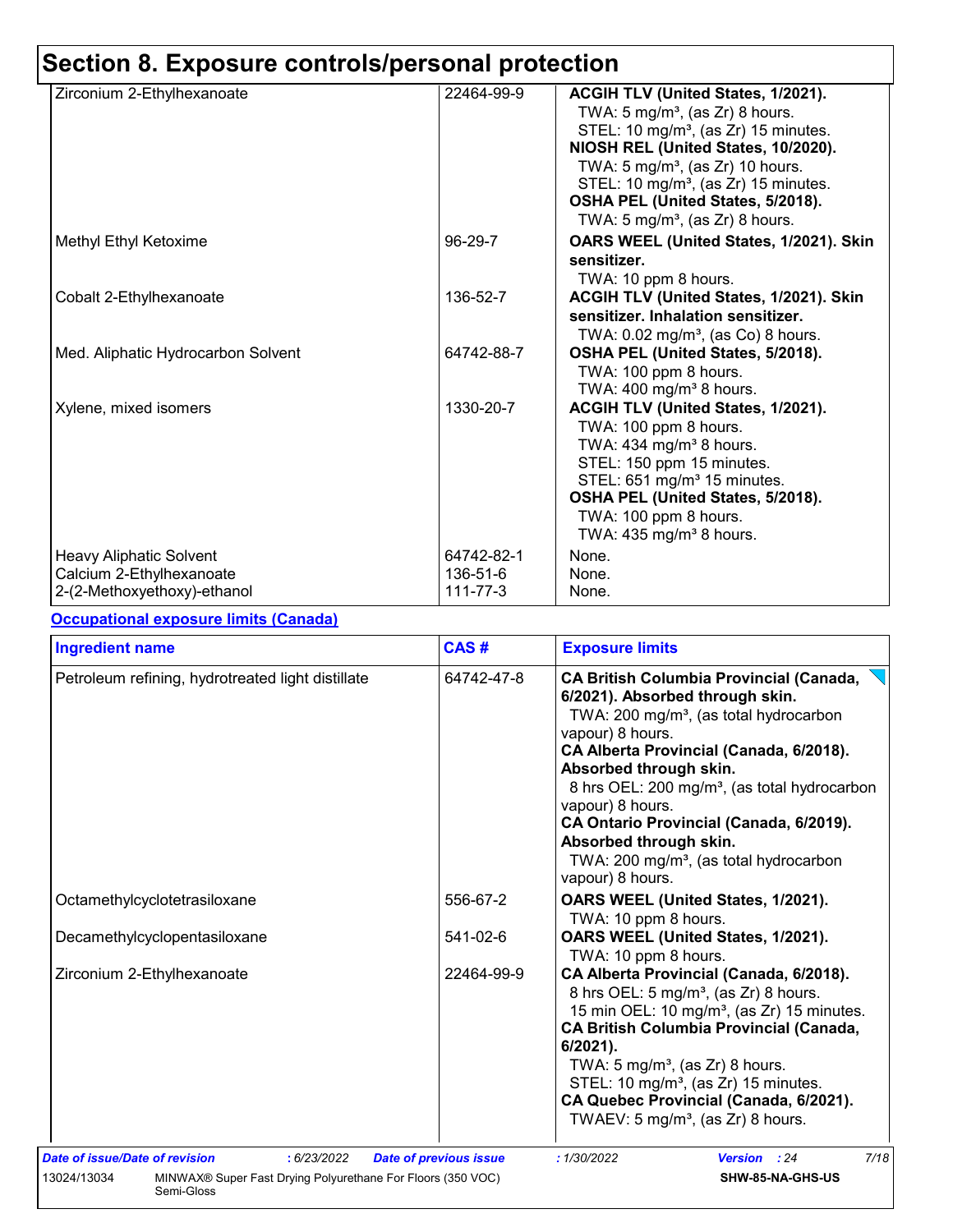# **Section 8. Exposure controls/personal protection**

| Methyl Ethyl Ketoxime   | 96-29-7   | STEV: 10 mg/m <sup>3</sup> , (as Zr) 15 minutes.<br>CA Ontario Provincial (Canada, 6/2019).<br>STEL: 10 mg/m <sup>3</sup> , (as Zr) 15 minutes.<br>TWA: $5 \text{ mg/m}^3$ , (as Zr) 8 hours.<br>OARS WEEL (United States, 1/2021). Skin                                                                                                                                                                                                                                                                             |
|-------------------------|-----------|----------------------------------------------------------------------------------------------------------------------------------------------------------------------------------------------------------------------------------------------------------------------------------------------------------------------------------------------------------------------------------------------------------------------------------------------------------------------------------------------------------------------|
| Cobalt 2-Ethylhexanoate | 136-52-7  | sensitizer.<br>TWA: 10 ppm 8 hours.<br><b>CA British Columbia Provincial (Canada,</b><br>6/2021). Skin sensitizer. Inhalation<br>sensitizer.<br>TWA: 0.02 mg/m <sup>3</sup> , (as Co, Total) 8 hours.<br>CA Quebec Provincial (Canada, 6/2021).<br>Skin sensitizer.<br>TWAEV: 0.02 mg/m <sup>3</sup> , (as Co) 8 hours.                                                                                                                                                                                              |
|                         |           | CA Ontario Provincial (Canada, 6/2019).<br>TWA: 0.02 mg/m <sup>3</sup> , (as Co) 8 hours.<br><b>CA Saskatchewan Provincial (Canada,</b><br>7/2013).<br>STEL: 0.06 mg/m <sup>3</sup> , (measured as Co) 15<br>minutes.<br>TWA: $0.02$ mg/m <sup>3</sup> , (measured as Co) 8<br>hours.                                                                                                                                                                                                                                |
| Xylene                  | 1330-20-7 | CA Alberta Provincial (Canada, 6/2018).<br>8 hrs OEL: 100 ppm 8 hours.<br>15 min OEL: 651 mg/m <sup>3</sup> 15 minutes.<br>15 min OEL: 150 ppm 15 minutes.<br>8 hrs OEL: 434 mg/m <sup>3</sup> 8 hours.<br><b>CA British Columbia Provincial (Canada,</b><br>$6/2021$ ).<br>TWA: 100 ppm 8 hours.<br>STEL: 150 ppm 15 minutes.<br>CA Quebec Provincial (Canada, 6/2021).<br>TWAEV: 100 ppm 8 hours.<br>TWAEV: 434 mg/m <sup>3</sup> 8 hours.<br>STEV: 150 ppm 15 minutes.<br>STEV: 651 mg/m <sup>3</sup> 15 minutes. |
|                         |           | CA Ontario Provincial (Canada, 6/2019).<br>STEL: 150 ppm 15 minutes.<br>TWA: 100 ppm 8 hours.<br><b>CA Saskatchewan Provincial (Canada,</b><br>7/2013).<br>STEL: 150 ppm 15 minutes.<br>TWA: 100 ppm 8 hours.                                                                                                                                                                                                                                                                                                        |

#### **Occupational exposure limits (Mexico)**

|                             | CAS#       | <b>Exposure limits</b>                                                                                                                |
|-----------------------------|------------|---------------------------------------------------------------------------------------------------------------------------------------|
| Light Aliphatic Hydrocarbon | 64742-47-8 | ACGIH TLV (United States, 1/2021).<br>Absorbed through skin.<br>TWA: 200 mg/m <sup>3</sup> , (as total hydrocarbon<br>vapor) 8 hours. |
| Zirconium 2-Ethylhexanoate  | 22464-99-9 | NOM-010-STPS-2014 (Mexico, 4/2016).<br>TWA: $5 \text{ mg/m}^3$ , (as Zr) 8 hours.<br>STEL: 10 mg/m <sup>3</sup> , (as Zr) 15 minutes. |
| Cobalt 2-Ethylhexanoate     | 136-52-7   | NOM-010-STPS-2014 (Mexico, 4/2016).<br>TWA: $0.02$ mg/m <sup>3</sup> , (as Co) 8 hours.                                               |

| Date of issue/Date of revision |            | 6/23/2022 | <b>Date of previous issue</b>                               | 1/30/2022 | <b>Version</b> : 24 |                         | 8/18 |
|--------------------------------|------------|-----------|-------------------------------------------------------------|-----------|---------------------|-------------------------|------|
| 13024/13034                    | Semi-Gloss |           | MINWAX® Super Fast Drying Polyurethane For Floors (350 VOC) |           |                     | <b>SHW-85-NA-GHS-US</b> |      |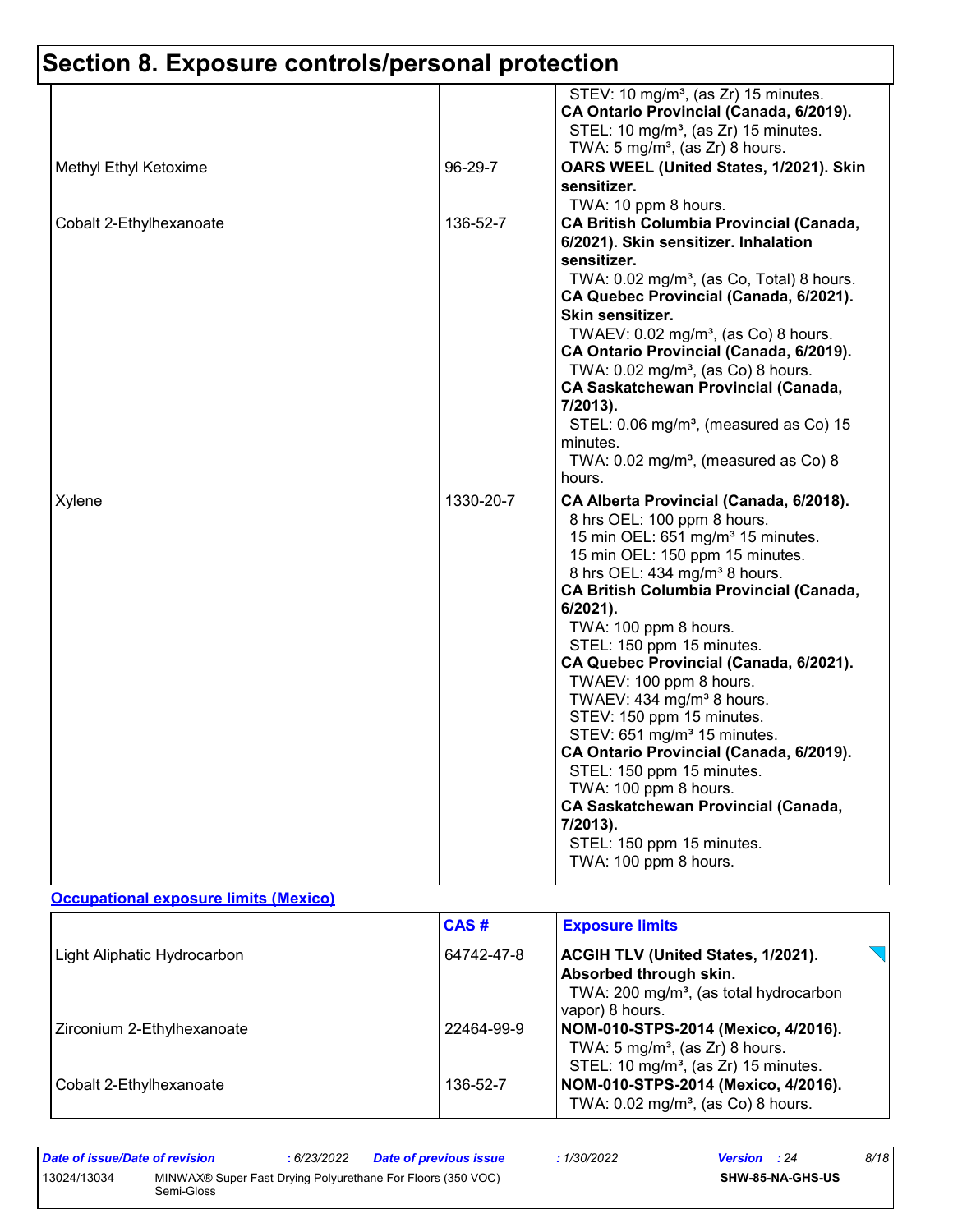# **Section 8. Exposure controls/personal protection**

| <b>Appropriate engineering</b><br>controls<br><b>Environmental exposure</b> | : Use only with adequate ventilation. Use process enclosures, local exhaust ventilation or<br>other engineering controls to keep worker exposure to airborne contaminants below any<br>recommended or statutory limits. The engineering controls also need to keep gas,<br>vapor or dust concentrations below any lower explosive limits. Use explosion-proof<br>ventilation equipment.<br>Emissions from ventilation or work process equipment should be checked to ensure                                                                                                                                          |
|-----------------------------------------------------------------------------|----------------------------------------------------------------------------------------------------------------------------------------------------------------------------------------------------------------------------------------------------------------------------------------------------------------------------------------------------------------------------------------------------------------------------------------------------------------------------------------------------------------------------------------------------------------------------------------------------------------------|
| <b>controls</b>                                                             | they comply with the requirements of environmental protection legislation. In some<br>cases, fume scrubbers, filters or engineering modifications to the process equipment<br>will be necessary to reduce emissions to acceptable levels.                                                                                                                                                                                                                                                                                                                                                                            |
| <b>Individual protection measures</b>                                       |                                                                                                                                                                                                                                                                                                                                                                                                                                                                                                                                                                                                                      |
| <b>Hygiene measures</b>                                                     | : Wash hands, forearms and face thoroughly after handling chemical products, before<br>eating, smoking and using the lavatory and at the end of the working period.<br>Appropriate techniques should be used to remove potentially contaminated clothing.<br>Contaminated work clothing should not be allowed out of the workplace. Wash<br>contaminated clothing before reusing. Ensure that eyewash stations and safety<br>showers are close to the workstation location.                                                                                                                                          |
| <b>Eye/face protection</b>                                                  | Safety eyewear complying with an approved standard should be used when a risk<br>assessment indicates this is necessary to avoid exposure to liquid splashes, mists,<br>gases or dusts. If contact is possible, the following protection should be worn, unless<br>the assessment indicates a higher degree of protection: chemical splash goggles.                                                                                                                                                                                                                                                                  |
| <b>Skin protection</b>                                                      |                                                                                                                                                                                                                                                                                                                                                                                                                                                                                                                                                                                                                      |
| <b>Hand protection</b>                                                      | Chemical-resistant, impervious gloves complying with an approved standard should be<br>worn at all times when handling chemical products if a risk assessment indicates this is<br>necessary. Considering the parameters specified by the glove manufacturer, check<br>during use that the gloves are still retaining their protective properties. It should be<br>noted that the time to breakthrough for any glove material may be different for different<br>glove manufacturers. In the case of mixtures, consisting of several substances, the<br>protection time of the gloves cannot be accurately estimated. |
| <b>Body protection</b>                                                      | Personal protective equipment for the body should be selected based on the task being<br>performed and the risks involved and should be approved by a specialist before<br>handling this product. When there is a risk of ignition from static electricity, wear anti-<br>static protective clothing. For the greatest protection from static discharges, clothing<br>should include anti-static overalls, boots and gloves.                                                                                                                                                                                         |
| <b>Other skin protection</b>                                                | : Appropriate footwear and any additional skin protection measures should be selected<br>based on the task being performed and the risks involved and should be approved by a<br>specialist before handling this product.                                                                                                                                                                                                                                                                                                                                                                                            |
| <b>Respiratory protection</b>                                               | Based on the hazard and potential for exposure, select a respirator that meets the<br>appropriate standard or certification. Respirators must be used according to a<br>respiratory protection program to ensure proper fitting, training, and other important<br>aspects of use.                                                                                                                                                                                                                                                                                                                                    |

# **Section 9. Physical and chemical properties**

The conditions of measurement of all properties are at standard temperature and pressure unless otherwise indicated.

| <b>Appearance</b>                                                 |                                        |
|-------------------------------------------------------------------|----------------------------------------|
| <b>Physical state</b>                                             | : Liquid.                              |
| <b>Color</b>                                                      | : Not available.                       |
| Odor                                                              | $:$ Not available.                     |
| <b>Odor threshold</b>                                             | : Not available.                       |
| рH                                                                | : Not applicable.                      |
| <b>Melting point/freezing point</b>                               | : Not available.                       |
| <b>Boiling point, initial boiling</b><br>point, and boiling range | : $138^{\circ}$ C (280.4 $^{\circ}$ F) |

| Date of issue/Date of revision |            | 6/23/2022 | <b>Date of previous issue</b>                               | : 1/30/2022 | <b>Version</b> : 24 |                  | 9/18 |
|--------------------------------|------------|-----------|-------------------------------------------------------------|-------------|---------------------|------------------|------|
| 13024/13034                    | Semi-Gloss |           | MINWAX® Super Fast Drying Polyurethane For Floors (350 VOC) |             |                     | SHW-85-NA-GHS-US |      |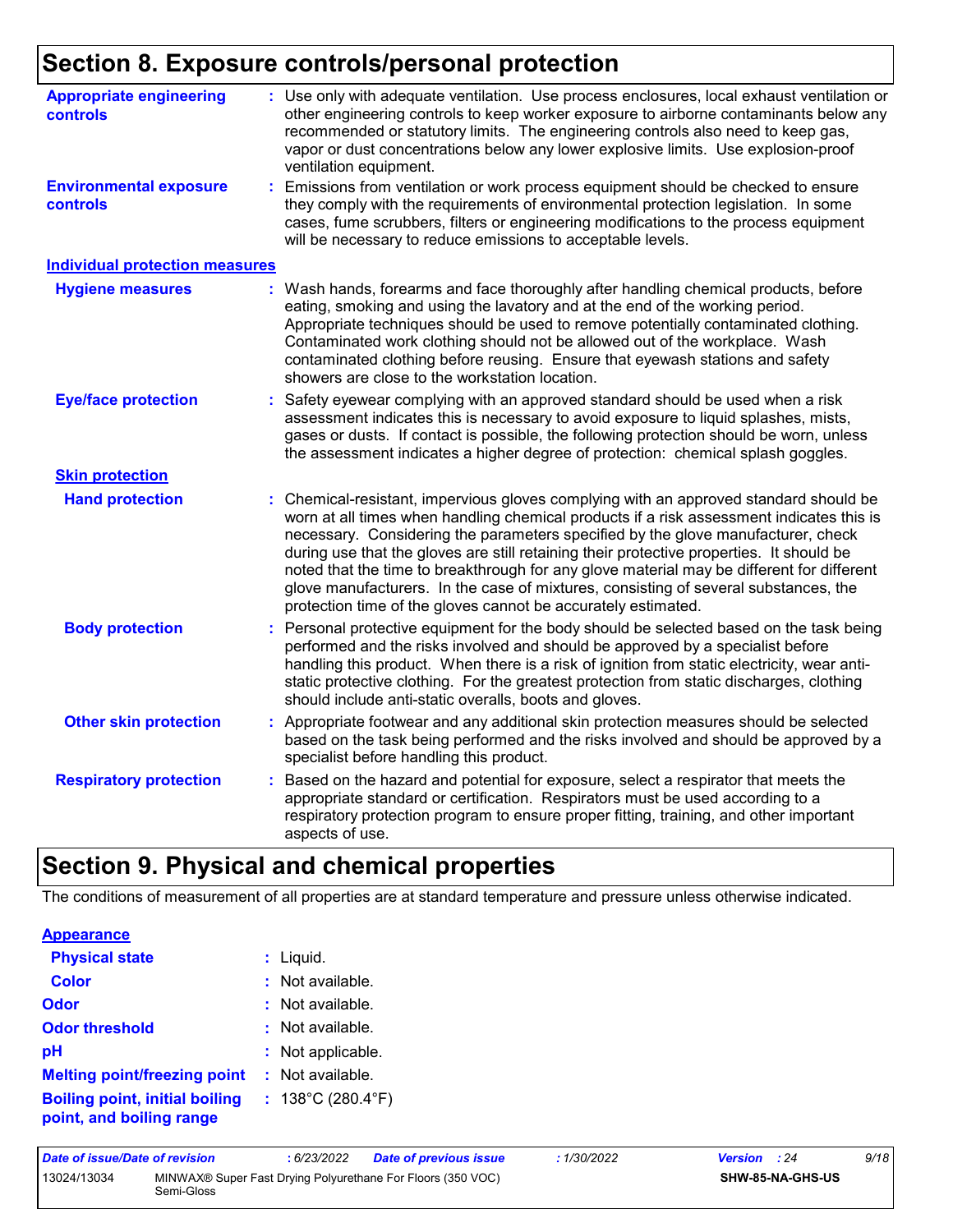### **Section 9. Physical and chemical properties**

| : Closed cup: $42^{\circ}$ C (107.6 $^{\circ}$ F) [Pensky-Martens Closed Cup] |
|-------------------------------------------------------------------------------|
| $: 0.13$ (butyl acetate = 1)                                                  |
| : Not available.                                                              |
| : Lower: $0.75\%$<br>Upper: 10.5%                                             |
| $: 0.71$ kPa (5.3 mm Hg)                                                      |
| : 5 [Air = 1]                                                                 |
| : 0.95                                                                        |
| : Not available.                                                              |
| : Not applicable.                                                             |
| : Not available.                                                              |
| : Not available.                                                              |
| Kinematic (40°C (104°F)): <20.5 mm <sup>2</sup> /s (<20.5 cSt)                |
| Not applicable.                                                               |
|                                                                               |
| : $16.19$ kJ/g                                                                |
|                                                                               |

# **Section 10. Stability and reactivity**

| <b>Reactivity</b>                                   | : No specific test data related to reactivity available for this product or its ingredients.                                                                                                                                               |
|-----------------------------------------------------|--------------------------------------------------------------------------------------------------------------------------------------------------------------------------------------------------------------------------------------------|
| <b>Chemical stability</b>                           | : The product is stable.                                                                                                                                                                                                                   |
| <b>Possibility of hazardous</b><br><b>reactions</b> | : Under normal conditions of storage and use, hazardous reactions will not occur.                                                                                                                                                          |
| <b>Conditions to avoid</b>                          | : Avoid all possible sources of ignition (spark or flame). Do not pressurize, cut, weld,<br>braze, solder, drill, grind or expose containers to heat or sources of ignition. Do not<br>allow vapor to accumulate in low or confined areas. |
| <b>Incompatible materials</b>                       | : Reactive or incompatible with the following materials:<br>oxidizing materials                                                                                                                                                            |
| <b>Hazardous decomposition</b><br>products          | : Under normal conditions of storage and use, hazardous decomposition products should<br>not be produced.                                                                                                                                  |

### **Section 11. Toxicological information**

#### **Information on toxicological effects**

#### **Acute toxicity**

| <b>Product/ingredient name</b>                 | <b>Result</b>                                               | <b>Species</b> | <b>Dose</b>            | <b>Exposure</b>              |
|------------------------------------------------|-------------------------------------------------------------|----------------|------------------------|------------------------------|
| Octamethylcyclotetrasiloxane                   | <b>LC50 Inhalation Vapor</b>                                | Rat            | $36$ g/m <sup>3</sup>  | 4 hours                      |
|                                                | LD50 Dermal                                                 | Rat            | 1770 mg/kg             |                              |
|                                                | LD50 Oral                                                   | Rat            | 1540 mg/kg             |                              |
| p-Chlorobenzotrifluoride                       | LD50 Oral                                                   | Rat            | $13$ g/kg              |                              |
| Decamethylcyclopentasiloxane                   | LD50 Oral                                                   | Rat            | >24134 mg/kg           | $\blacksquare$               |
| <b>Fumed Amorphous Silica</b>                  | LD50 Oral                                                   | Rat            | 3160 mg/kg             |                              |
| <b>Hydrotreated Heavy</b><br>Petroleum Naphtha | <b>LC50 Inhalation Vapor</b>                                | Rat            | 8500 mg/m <sup>3</sup> | 4 hours                      |
|                                                | LD50 Oral                                                   | Rat            | $>6$ g/kg              |                              |
| Date of issue/Date of revision                 | <b>Date of previous issue</b><br>: 6/23/2022                | :1/30/2022     |                        | 10/18<br><b>Version</b> : 24 |
| 13024/13034<br>Semi-Gloss                      | MINWAX® Super Fast Drying Polyurethane For Floors (350 VOC) |                |                        | SHW-85-NA-GHS-US             |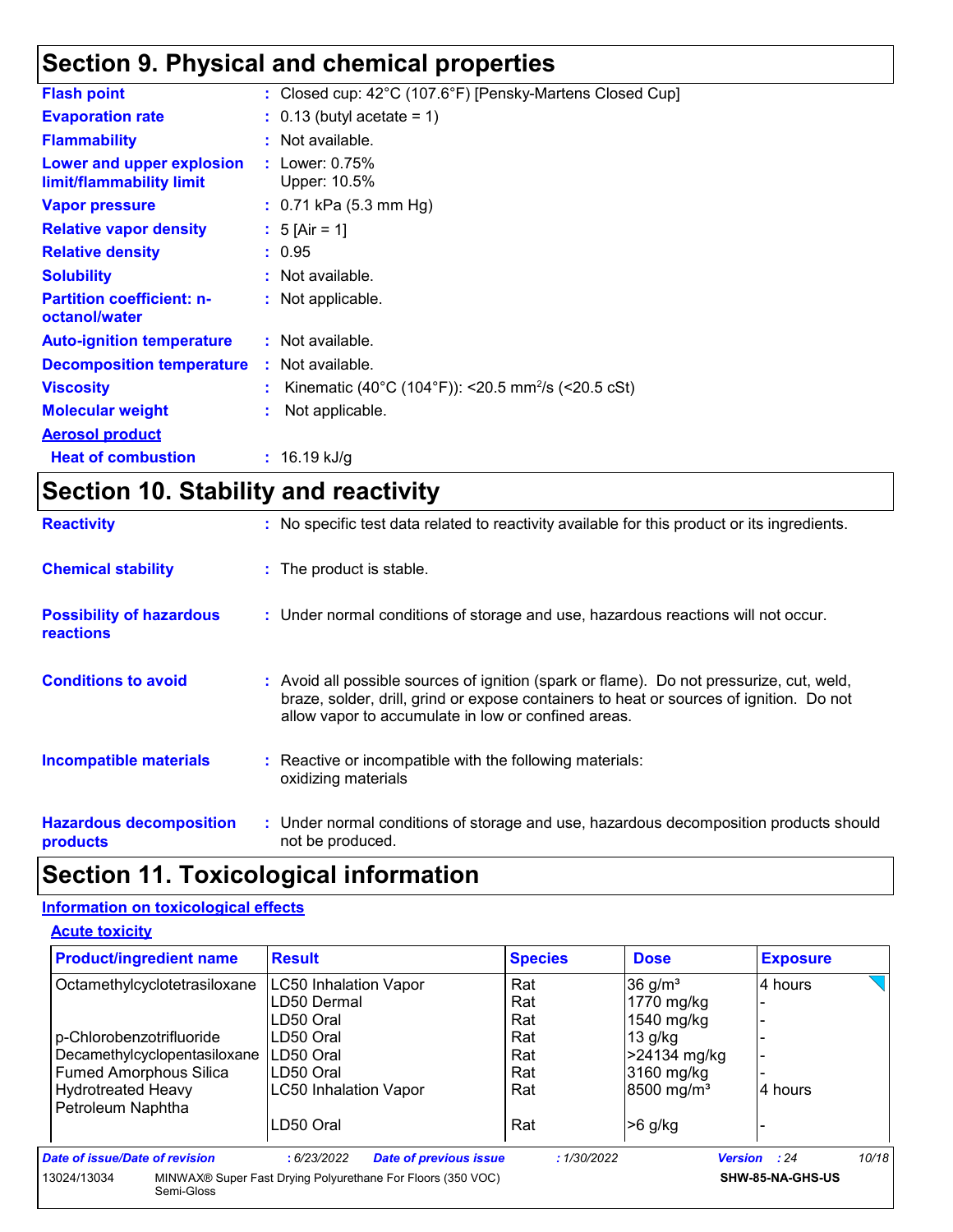| Zirconium 2-Ethylhexanoate | <b>ILD50 Dermal</b>  | Rabbit | $>5$ g/kg  |                          |
|----------------------------|----------------------|--------|------------|--------------------------|
|                            | LD50 Oral            | Rat    | $>5$ g/kg  |                          |
| Methyl Ethyl Ketoxime      | ILD50 Oral           | Rat    | 930 mg/kg  |                          |
| Cobalt 2-Ethylhexanoate    | ILD50 Dermal         | Rabbit | $>5$ g/kg  |                          |
|                            | LD50 Oral            | Rat    | 1.22 g/kg  |                          |
| Xylene, mixed isomers      | LC50 Inhalation Gas. | Rat    | 6700 ppm   | 4 hours                  |
|                            | LD50 Oral            | Rat    | 4300 mg/kg | $\overline{\phantom{0}}$ |

#### **Irritation/Corrosion**

| <b>Product/ingredient name</b> | <b>Result</b>            | <b>Species</b> | <b>Score</b> | <b>Exposure</b>     | <b>Observation</b> |
|--------------------------------|--------------------------|----------------|--------------|---------------------|--------------------|
| Octamethylcyclotetrasiloxane   | Eyes - Mild irritant     | Rabbit         |              | 24 hours 500        | ÷                  |
|                                |                          |                |              | mg                  |                    |
|                                | Skin - Mild irritant     | Rabbit         |              | 24 hours 500        |                    |
|                                |                          |                |              | mg                  |                    |
| Decamethylcyclopentasiloxane   | Eyes - Mild irritant     | Rabbit         |              | 24 hours 500        |                    |
|                                |                          |                |              | mg                  |                    |
|                                | Skin - Mild irritant     | Rabbit         |              | 24 hours 500        |                    |
|                                |                          |                |              | mg                  |                    |
| Methyl Ethyl Ketoxime          | Eyes - Severe irritant   | Rabbit         |              | 100 uL              |                    |
| Xylene, mixed isomers          | Eyes - Mild irritant     | Rabbit         |              | $87 \text{ mg}$     |                    |
|                                | Eyes - Severe irritant   | Rabbit         |              | 24 hours 5          |                    |
|                                |                          |                |              | mg                  |                    |
|                                | Skin - Mild irritant     | Rat            |              | 8 hours 60 uL       |                    |
|                                | Skin - Moderate irritant | Rabbit         |              | 24 hours 500        | $\overline{a}$     |
|                                |                          |                |              | mg                  |                    |
|                                | Skin - Moderate irritant | Rabbit         |              | 100 %               |                    |
| 2-(2-Methoxyethoxy)-ethanol    | Eyes - Mild irritant     | Rabbit         |              | 24 hours 500        |                    |
|                                |                          |                |              | mg                  |                    |
|                                | Eyes - Moderate irritant | Rabbit         |              | $500 \,\mathrm{mg}$ | -                  |

#### **Sensitization**

Not available.

#### **Mutagenicity**

Not available.

#### **Carcinogenicity**

Not available.

#### **Classification**

| <b>Product/ingredient name</b>   | <b>OSHA</b> | <b>IARC</b> | <b>NTP</b>                                       |  |
|----------------------------------|-------------|-------------|--------------------------------------------------|--|
| p-Chlorobenzotrifluoride         |             | 2B          |                                                  |  |
| Amorphous Precipitated<br>Silica |             | 3           |                                                  |  |
| <b>Fumed Amorphous Silica</b>    |             | 3           |                                                  |  |
| Cobalt 2-Ethylhexanoate          |             | 2B          | Reasonably anticipated to be a human carcinogen. |  |
| Xylene, mixed isomers            |             | 3           |                                                  |  |

#### **Reproductive toxicity**

Not available.

#### **Teratogenicity**

Not available.

#### **Specific target organ toxicity (single exposure)**

| Date of issue/Date of revision |            | : 6/23/2022 | <b>Date of previous issue</b>                               | : 1/30/2022 | <b>Version</b> : 24     | 11/18 |
|--------------------------------|------------|-------------|-------------------------------------------------------------|-------------|-------------------------|-------|
| 13024/13034                    | Semi-Gloss |             | MINWAX® Super Fast Drying Polyurethane For Floors (350 VOC) |             | <b>SHW-85-NA-GHS-US</b> |       |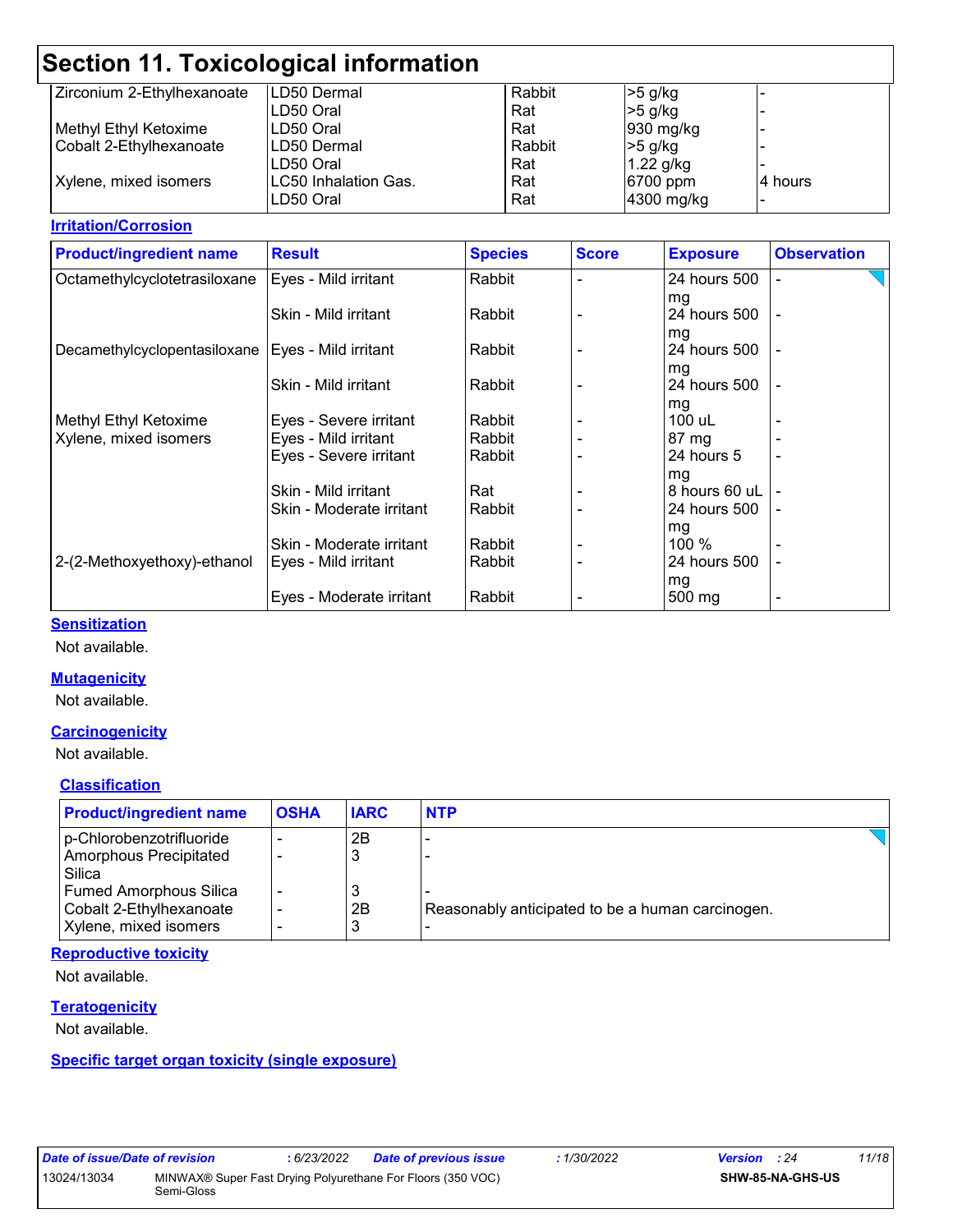| <b>Name</b>                          | <b>Category</b> | <b>Route of</b><br>exposure | <b>Target organs</b>            |
|--------------------------------------|-----------------|-----------------------------|---------------------------------|
| Light Aliphatic Hydrocarbon          | Category 3      |                             | Respiratory tract<br>irritation |
|                                      | Category 3      |                             | Narcotic effects                |
| p-Chlorobenzotrifluoride             | Category 3      |                             | Respiratory tract<br>irritation |
| Hydrotreated Heavy Petroleum Naphtha | Category 3      |                             | Respiratory tract<br>irritation |
|                                      | Category 3      |                             | Narcotic effects                |
| Methyl Ethyl Ketoxime                | Category 1      |                             | upper respiratory<br>tract      |
|                                      | Category 3      |                             | Narcotic effects                |
| Med. Aliphatic Hydrocarbon Solvent   | Category 3      |                             | Respiratory tract<br>irritation |
|                                      | Category 3      |                             | Narcotic effects                |
| Xylene, mixed isomers                | Category 3      |                             | Respiratory tract<br>irritation |
| <b>Heavy Aliphatic Solvent</b>       | Category 3      |                             | Respiratory tract<br>irritation |
|                                      | Category 3      |                             | Narcotic effects                |
| 2-(2-Methoxyethoxy)-ethanol          | Category 3      |                             | Respiratory tract<br>irritation |
|                                      | Category 3      |                             | Narcotic effects                |

#### **Specific target organ toxicity (repeated exposure)**

| <b>Name</b>                          | <b>Category</b> | <b>Route of</b><br>exposure | <b>Target organs</b> |
|--------------------------------------|-----------------|-----------------------------|----------------------|
| Light Aliphatic Hydrocarbon          | Category 2      |                             |                      |
| Hydrotreated Heavy Petroleum Naphtha | Category 2      |                             |                      |
| Methyl Ethyl Ketoxime                | Category 2      |                             | blood system         |
| Med. Aliphatic Hydrocarbon Solvent   | Category 1      |                             |                      |
| Xylene, mixed isomers                | Category 2      |                             |                      |
| <b>Heavy Aliphatic Solvent</b>       | Category 1      |                             | central nervous      |
|                                      |                 |                             | system (CNS)         |
| 2-(2-Methoxyethoxy)-ethanol          | Category 2      |                             |                      |

#### **Aspiration hazard**

| <b>Name</b>                          | Result                                |
|--------------------------------------|---------------------------------------|
| Light Aliphatic Hydrocarbon          | <b>ASPIRATION HAZARD - Category 1</b> |
| Hydrotreated Heavy Petroleum Naphtha | <b>ASPIRATION HAZARD - Category 1</b> |
| Med. Aliphatic Hydrocarbon Solvent   | <b>ASPIRATION HAZARD - Category 1</b> |
| Xylene, mixed isomers                | <b>ASPIRATION HAZARD - Category 1</b> |
| Heavy Aliphatic Solvent              | <b>ASPIRATION HAZARD - Category 1</b> |

#### **Information on the likely routes of exposure :** Not available.

| <b>NOUNCO OF CAPOSUIC</b>             |                                                                              |
|---------------------------------------|------------------------------------------------------------------------------|
| <b>Potential acute health effects</b> |                                                                              |
| Eye contact                           | : Causes serious eye irritation.                                             |
| <b>Inhalation</b>                     | : Can cause central nervous system (CNS) depression. May cause drowsiness or |

|                     | <u>, additional individual increase and increase in the problem.</u><br>dizziness. May cause respiratory irritation. |
|---------------------|----------------------------------------------------------------------------------------------------------------------|
| <b>Skin contact</b> | May cause an allergic skin reaction.                                                                                 |
| <b>Ingestion</b>    | : Can cause central nervous system (CNS) depression. May be fatal if swallowed and<br>enters airways.                |

| Date of issue/Date of revision |            | : 6/23/2022 | <b>Date of previous issue</b>                               | 1/30/2022 | <b>Version</b> : 24 |                  | 12/18 |
|--------------------------------|------------|-------------|-------------------------------------------------------------|-----------|---------------------|------------------|-------|
| 13024/13034                    | Semi-Gloss |             | MINWAX® Super Fast Drying Polyurethane For Floors (350 VOC) |           |                     | SHW-85-NA-GHS-US |       |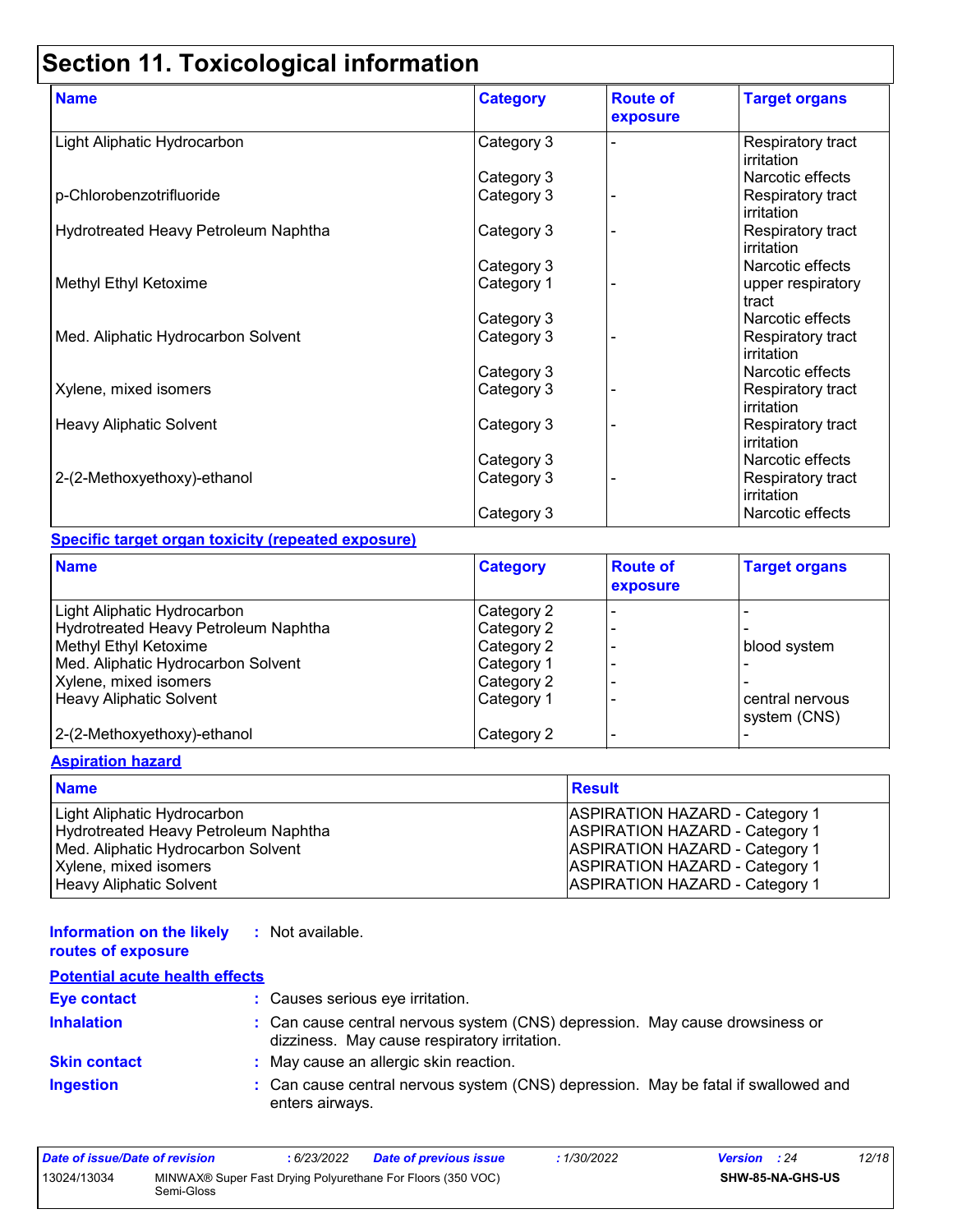|                     | Symptoms related to the physical, chemical and toxicological characteristics                                                                                                                                                                                            |
|---------------------|-------------------------------------------------------------------------------------------------------------------------------------------------------------------------------------------------------------------------------------------------------------------------|
| <b>Eye contact</b>  | : Adverse symptoms may include the following:<br>pain or irritation<br>watering<br>redness                                                                                                                                                                              |
| <b>Inhalation</b>   | : Adverse symptoms may include the following:<br>respiratory tract irritation<br>coughing<br>nausea or vomiting<br>headache<br>drowsiness/fatigue<br>dizziness/vertigo<br>unconsciousness<br>reduced fetal weight<br>increase in fetal deaths<br>skeletal malformations |
| <b>Skin contact</b> | : Adverse symptoms may include the following:<br>irritation<br>redness<br>reduced fetal weight<br>increase in fetal deaths<br>skeletal malformations                                                                                                                    |
| <b>Ingestion</b>    | : Adverse symptoms may include the following:<br>nausea or vomiting<br>reduced fetal weight<br>increase in fetal deaths<br>skeletal malformations                                                                                                                       |

|                                              | Delayed and immediate effects and also chronic effects from short and long term exposure                                                                                       |  |
|----------------------------------------------|--------------------------------------------------------------------------------------------------------------------------------------------------------------------------------|--|
| <b>Short term exposure</b>                   |                                                                                                                                                                                |  |
| <b>Potential immediate</b><br><b>effects</b> | $:$ Not available.                                                                                                                                                             |  |
| <b>Potential delayed effects</b>             | : Not available.                                                                                                                                                               |  |
| <b>Long term exposure</b>                    |                                                                                                                                                                                |  |
| <b>Potential immediate</b><br><b>effects</b> | $\therefore$ Not available.                                                                                                                                                    |  |
| <b>Potential delayed effects</b>             | : Not available.                                                                                                                                                               |  |
| <b>Potential chronic health effects</b>      |                                                                                                                                                                                |  |
| Not available.                               |                                                                                                                                                                                |  |
| <b>General</b>                               | : May cause damage to organs through prolonged or repeated exposure. Once<br>sensitized, a severe allergic reaction may occur when subsequently exposed to very low<br>levels. |  |
| <b>Carcinogenicity</b>                       | : Suspected of causing cancer. Risk of cancer depends on duration and level of<br>exposure.                                                                                    |  |
| <b>Mutagenicity</b>                          | : No known significant effects or critical hazards.                                                                                                                            |  |
| <b>Teratogenicity</b>                        | : Suspected of damaging the unborn child.                                                                                                                                      |  |
| <b>Developmental effects</b>                 | : No known significant effects or critical hazards.                                                                                                                            |  |
| <b>Fertility effects</b>                     | : May damage fertility.                                                                                                                                                        |  |

#### **Numerical measures of toxicity Acute toxicity estimates**

| Date of issue/Date of revision |            | : 6/23/2022 | <b>Date of previous issue</b>                               | : 1/30/2022 | <b>Version</b> : 24 |                         | 13/18 |
|--------------------------------|------------|-------------|-------------------------------------------------------------|-------------|---------------------|-------------------------|-------|
| 13024/13034                    | Semi-Gloss |             | MINWAX® Super Fast Drying Polyurethane For Floors (350 VOC) |             |                     | <b>SHW-85-NA-GHS-US</b> |       |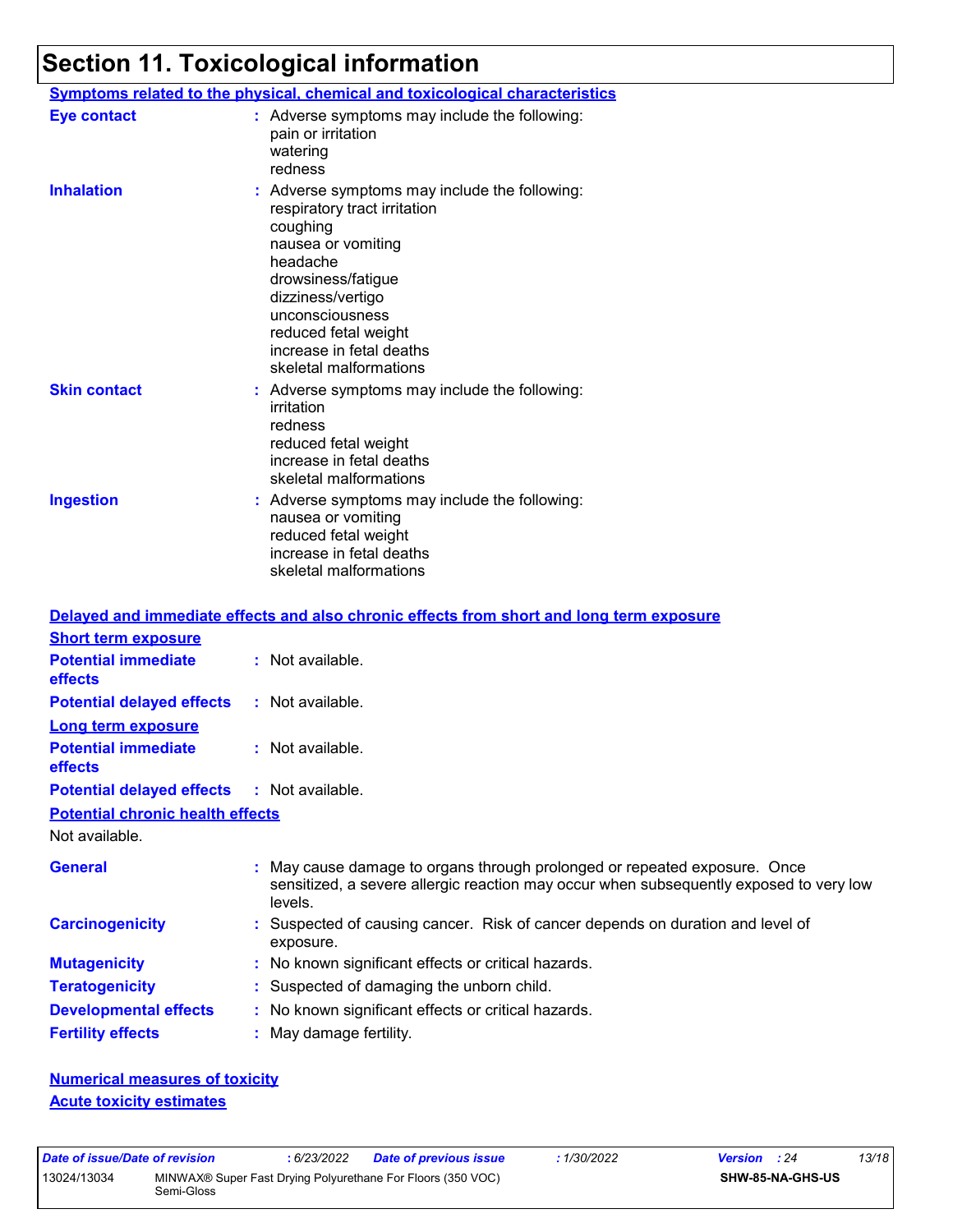| <b>Route</b> | <b>ATE value</b> |
|--------------|------------------|
| Oral         | 9286.53 mg/kg    |
| Dermal       | 9340.21 mg/kg    |

# **Section 12. Ecological information**

| <b>Toxicity</b>                |                                                                                                             |                                                                                     |                                  |
|--------------------------------|-------------------------------------------------------------------------------------------------------------|-------------------------------------------------------------------------------------|----------------------------------|
| <b>Product/ingredient name</b> | <b>Result</b>                                                                                               | <b>Species</b>                                                                      | <b>Exposure</b>                  |
| Light Aliphatic Hydrocarbon    | Acute LC50 2200 µg/l Fresh water                                                                            | Fish - Lepomis macrochirus                                                          | 4 days                           |
| Octamethylcyclotetrasiloxane   | Acute LC50 0.204 to 3.483 mg/l Fresh<br>water                                                               | Fish - Leuciscus idus ssp.<br>l melanotus                                           | 96 hours                         |
|                                | Chronic NOEC 7.9 µg/l Fresh water                                                                           | Daphnia - Daphnia magna                                                             | 21 days                          |
|                                | Chronic NOEC 4.4 µg/l Fresh water                                                                           | Fish - Oncorhynchus mykiss -<br><b>Egg</b>                                          | 93 days                          |
| Methyl Ethyl Ketoxime          | Acute LC50 843000 µg/l Fresh water                                                                          | Fish - Pimephales promelas                                                          | 96 hours                         |
| Xylene, mixed isomers          | Acute LC50 8500 µg/l Marine water                                                                           | l Crustaceans - Palaemonetes<br>pugio                                               | 48 hours                         |
| 2-(2-Methoxyethoxy)-ethanol    | Acute LC50 13400 µg/l Fresh water<br>Acute EC50 >930 ppm Fresh water<br>Acute LC50 7500000 µg/l Fresh water | Fish - Pimephales promelas<br>Daphnia - Daphnia magna<br>Fish - Lepomis macrochirus | 96 hours<br>48 hours<br>96 hours |

#### **Persistence and degradability**

| <b>Product/ingredient name</b> | <b>Aquatic half-life</b> | <b>Photolysis</b> | Biodegradability |
|--------------------------------|--------------------------|-------------------|------------------|
| Xylene, mixed isomers          |                          |                   | Readily          |

#### **Bioaccumulative potential**

| <b>Product/ingredient name</b>  | $LogP_{ow}$              | <b>BCF</b>  | <b>Potential</b> |
|---------------------------------|--------------------------|-------------|------------------|
| Octamethylcyclotetrasiloxane    |                          | 13400       | high             |
| Decamethylcyclopentasiloxane  - |                          | 7060        | high             |
| <b>Hydrotreated Heavy</b>       |                          | 10 to 2500  | high             |
| Petroleum Naphtha               |                          |             |                  |
| Zirconium 2-Ethylhexanoate      |                          | 2.96        | low              |
| Methyl Ethyl Ketoxime           |                          | 2.5 to 5.8  | low              |
| Cobalt 2-Ethylhexanoate         |                          | 15600       | high             |
| Xylene, mixed isomers           |                          | 8.1 to 25.9 | low              |
| <b>Heavy Aliphatic Solvent</b>  |                          | 10 to 2500  | high             |
| Calcium 2-Ethylhexanoate        | $\overline{\phantom{0}}$ | 2.96        | low              |

#### **Mobility in soil**

**Soil/water partition coefficient (KOC)**

**:** Not available.

**Other adverse effects** : No known significant effects or critical hazards.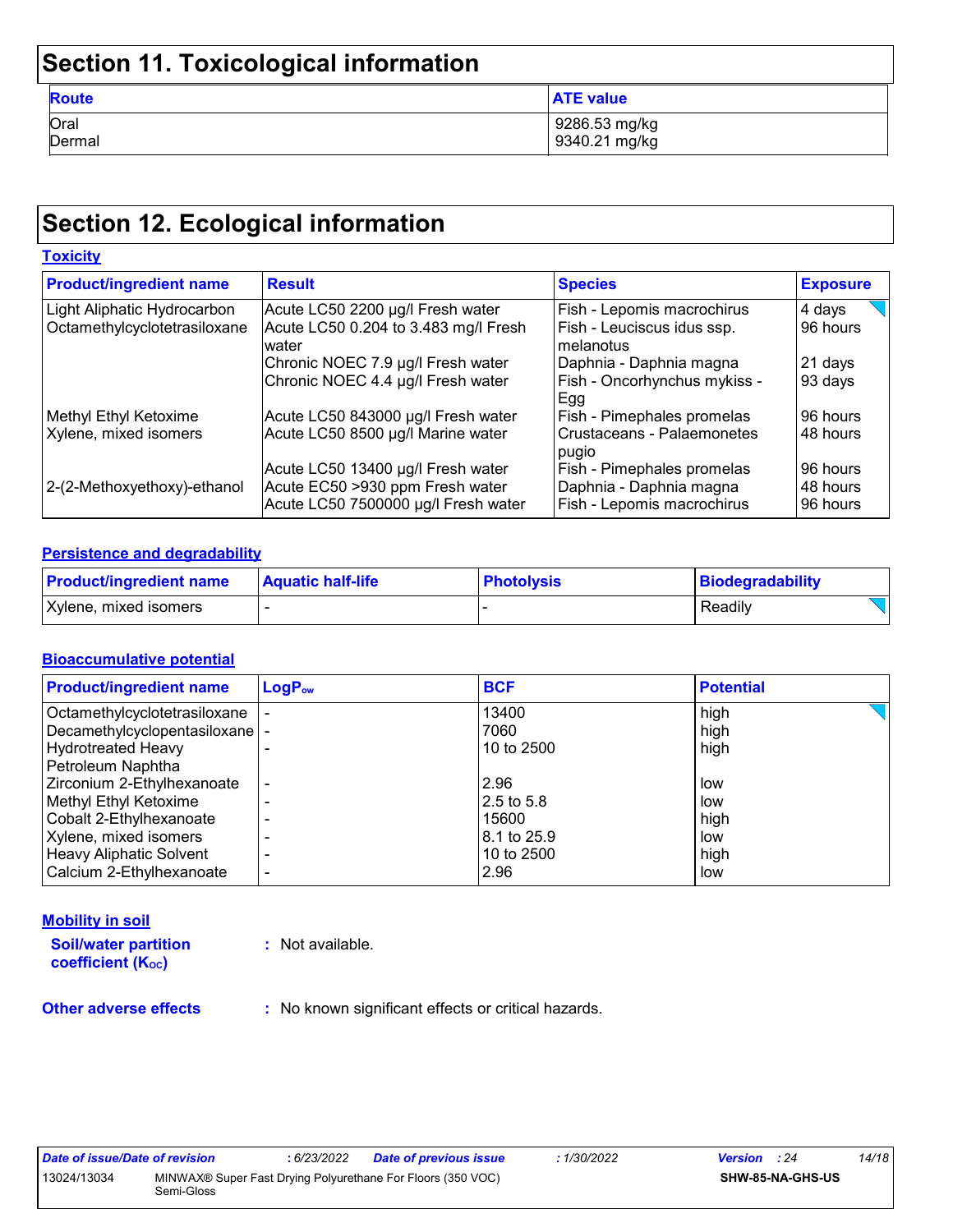### **Section 13. Disposal considerations**

#### **Disposal methods :**

The generation of waste should be avoided or minimized wherever possible. Disposal of this product, solutions and any by-products should at all times comply with the requirements of environmental protection and waste disposal legislation and any regional local authority requirements. Dispose of surplus and non-recyclable products via a licensed waste disposal contractor. Waste should not be disposed of untreated to the sewer unless fully compliant with the requirements of all authorities with jurisdiction. Waste packaging should be recycled. Incineration or landfill should only be considered when recycling is not feasible. This material and its container must be disposed of in a safe way. Care should be taken when handling emptied containers that have not been cleaned or rinsed out. Empty containers or liners may retain some product residues. Vapor from product residues may create a highly flammable or explosive atmosphere inside the container. Do not cut, weld or grind used containers unless they have been cleaned thoroughly internally. Avoid dispersal of spilled material and runoff and contact with soil, waterways, drains and sewers.

### **Section 14. Transport information**

|                                               | <b>DOT</b><br><b>Classification</b>                                                                                                                                                                                                                                                 | <b>TDG</b><br><b>Classification</b>                                                                                                                                   | <b>Mexico</b><br><b>Classification</b> | <b>IATA</b>                                                                                                                          | <b>IMDG</b>                                                                                                                                        |
|-----------------------------------------------|-------------------------------------------------------------------------------------------------------------------------------------------------------------------------------------------------------------------------------------------------------------------------------------|-----------------------------------------------------------------------------------------------------------------------------------------------------------------------|----------------------------------------|--------------------------------------------------------------------------------------------------------------------------------------|----------------------------------------------------------------------------------------------------------------------------------------------------|
| <b>UN number</b>                              | <b>UN1263</b>                                                                                                                                                                                                                                                                       | <b>UN1263</b>                                                                                                                                                         | <b>UN1263</b>                          | <b>UN1263</b>                                                                                                                        | <b>UN1263</b>                                                                                                                                      |
| <b>UN proper</b><br>shipping name             | <b>PAINT</b>                                                                                                                                                                                                                                                                        | <b>PAINT</b>                                                                                                                                                          | <b>PAINT</b>                           | <b>PAINT</b>                                                                                                                         | PAINT. Marine<br>pollutant<br>(Octamethylcyclotetrasiloxane)                                                                                       |
| <b>Transport</b><br>hazard class(es)          | 3                                                                                                                                                                                                                                                                                   | 3                                                                                                                                                                     | 3                                      | 3                                                                                                                                    | 3                                                                                                                                                  |
|                                               |                                                                                                                                                                                                                                                                                     |                                                                                                                                                                       |                                        |                                                                                                                                      |                                                                                                                                                    |
| <b>Packing group</b>                          | $\mathop{\rm III}$                                                                                                                                                                                                                                                                  | $\mathop{\rm III}$                                                                                                                                                    | $\ensuremath{\mathsf{III}}\xspace$     | III                                                                                                                                  | $\mathbf{III}$                                                                                                                                     |
| <b>Environmental</b><br>hazards               | No.                                                                                                                                                                                                                                                                                 | No.                                                                                                                                                                   | No.                                    | Yes. The<br>environmentally<br>hazardous<br>substance mark<br>is not required.                                                       | Yes.                                                                                                                                               |
| <b>Additional</b><br><b>information</b>       | This product may<br>be re-classified as<br>"Combustible<br>Liquid," unless<br>transported by<br>vessel or aircraft.<br>Non-bulk<br>packages (less<br>than or equal to<br>119 gal) of<br>combustible<br>liquids are not<br>regulated as<br>hazardous<br>materials.<br><b>ERG No.</b> | Product classified<br>as per the<br>following sections<br>of the<br>Transportation of<br>Dangerous Goods<br>Regulations:<br>2.18-2.19 (Class<br>3).<br><b>ERG No.</b> | <b>ERG No.</b>                         | <b>The</b><br>environmentally<br>hazardous<br>substance mark<br>may appear if<br>required by other<br>transportation<br>regulations. | The marine<br>pollutant mark is<br>not required when<br>transported in<br>sizes of ≤5 L or ≤5<br>kg.<br><b>Emergency</b><br>schedules F-E, S-<br>E |
|                                               | 128                                                                                                                                                                                                                                                                                 | 128                                                                                                                                                                   | 128                                    |                                                                                                                                      |                                                                                                                                                    |
| Date of issue/Date of revision<br>13024/13034 | : 6/23/2022<br>MINWAX® Super Fast Drying Polyurethane For Floors (350 VOC)<br>Semi-Gloss                                                                                                                                                                                            | <b>Date of previous issue</b>                                                                                                                                         | : 1/30/2022                            |                                                                                                                                      | 15/18<br>Version : 24<br>SHW-85-NA-GHS-US                                                                                                          |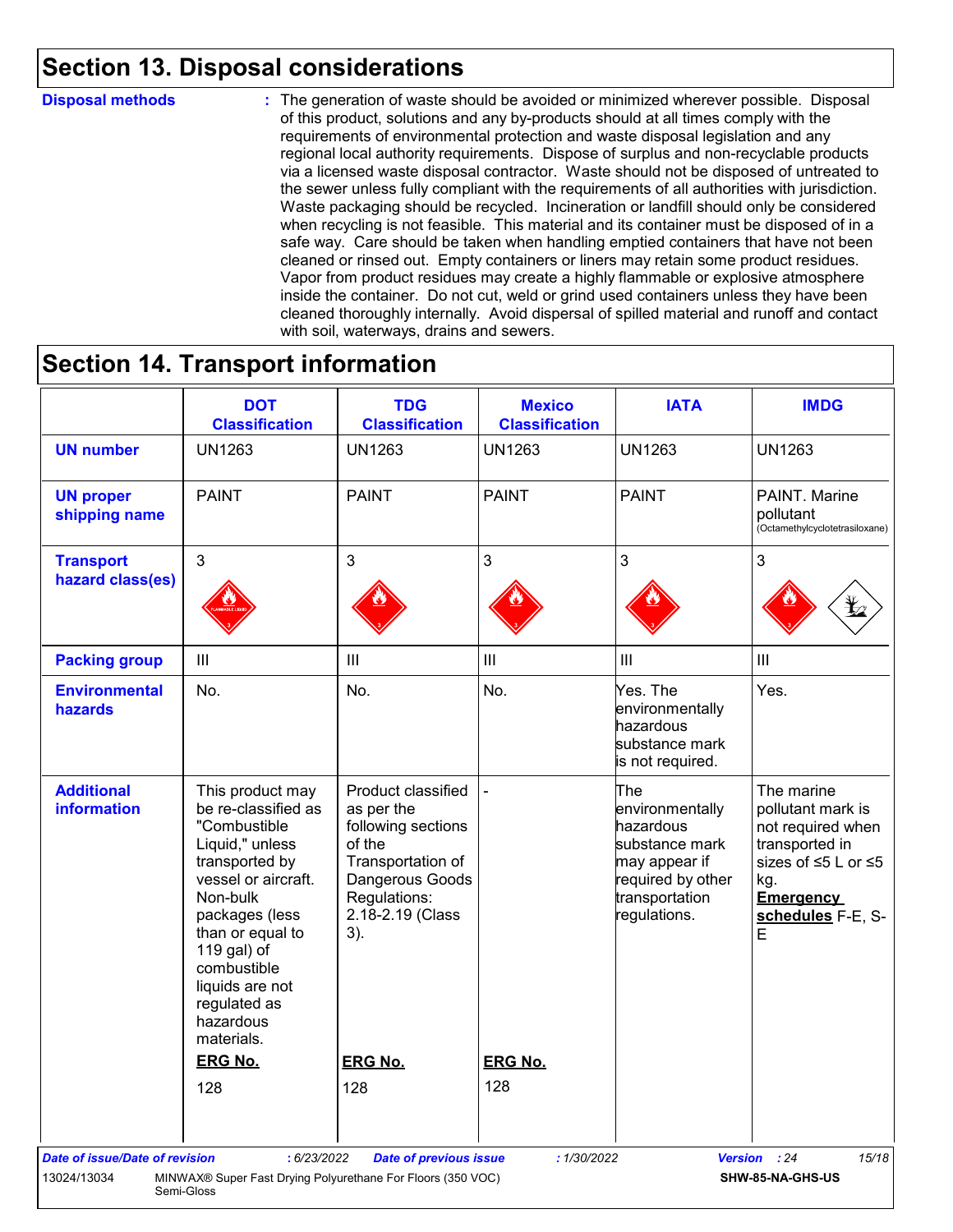| <b>Section 14. Transport information</b>                 |                                                                                                                                                                                                                                                                                                                                                                                                                                                                                                                                                                                                                                                                                     |
|----------------------------------------------------------|-------------------------------------------------------------------------------------------------------------------------------------------------------------------------------------------------------------------------------------------------------------------------------------------------------------------------------------------------------------------------------------------------------------------------------------------------------------------------------------------------------------------------------------------------------------------------------------------------------------------------------------------------------------------------------------|
|                                                          |                                                                                                                                                                                                                                                                                                                                                                                                                                                                                                                                                                                                                                                                                     |
| <b>Special precautions for user :</b>                    | Multi-modal shipping descriptions are provided for informational purposes and do not<br>consider container sizes. The presence of a shipping description for a particular<br>mode of transport (sea, air, etc.), does not indicate that the product is packaged<br>suitably for that mode of transport. All packaging must be reviewed for suitability<br>prior to shipment, and compliance with the applicable regulations is the sole<br>responsibility of the person offering the product for transport. People loading and<br>unloading dangerous goods must be trained on all of the risks deriving from the<br>substances and on all actions in case of emergency situations. |
| <b>Transport in bulk according</b><br>to IMO instruments | : Not available.                                                                                                                                                                                                                                                                                                                                                                                                                                                                                                                                                                                                                                                                    |
|                                                          | <b>Proper shipping name</b><br>: Not available.                                                                                                                                                                                                                                                                                                                                                                                                                                                                                                                                                                                                                                     |

### **Section 15. Regulatory information**

#### **SARA 313**

SARA 313 (40 CFR 372.45) supplier notification can be found on the Environmental Data Sheet.

#### **California Prop. 65**

WARNING: This product contains chemicals known to the State of California to cause cancer and birth defects or other reproductive harm.

#### **International regulations**

| <b>International lists</b> | : Australia inventory (AIIC): Not determined.<br>China inventory (IECSC): Not determined.<br>Japan inventory (CSCL): Not determined.<br>Japan inventory (ISHL): Not determined.<br>Korea inventory (KECI): Not determined.<br>New Zealand Inventory of Chemicals (NZIoC): Not determined.<br>Philippines inventory (PICCS): Not determined.<br>Taiwan Chemical Substances Inventory (TCSI): Not determined.<br>Thailand inventory: Not determined.<br>Turkey inventory: Not determined.<br>Vietnam inventory: Not determined. |
|----------------------------|-------------------------------------------------------------------------------------------------------------------------------------------------------------------------------------------------------------------------------------------------------------------------------------------------------------------------------------------------------------------------------------------------------------------------------------------------------------------------------------------------------------------------------|
|----------------------------|-------------------------------------------------------------------------------------------------------------------------------------------------------------------------------------------------------------------------------------------------------------------------------------------------------------------------------------------------------------------------------------------------------------------------------------------------------------------------------------------------------------------------------|

### **Section 16. Other information**

#### **Hazardous Material Information System (U.S.A.)**



**The customer is responsible for determining the PPE code for this material. For more information on HMIS® Personal Protective Equipment (PPE) codes, consult the HMIS® Implementation Manual.**

**Caution: HMIS® ratings are based on a 0-4 rating scale, with 0 representing minimal hazards or risks, and 4 representing significant hazards or risks. Although HMIS® ratings and the associated label are not required on SDSs or products leaving a facility under 29 CFR 1910.1200, the preparer may choose to provide them. HMIS® ratings are to be used with a fully implemented HMIS® program. HMIS® is a registered trademark and service mark of the American Coatings Association, Inc.**

**Procedure used to derive the classification**

| Date of issue/Date of revision |            | 6/23/2022 | <b>Date of previous issue</b>                               | : 1/30/2022 | <b>Version</b> : 24 |                  | 16/18 |
|--------------------------------|------------|-----------|-------------------------------------------------------------|-------------|---------------------|------------------|-------|
| 13024/13034                    | Semi-Gloss |           | MINWAX® Super Fast Drying Polyurethane For Floors (350 VOC) |             |                     | SHW-85-NA-GHS-US |       |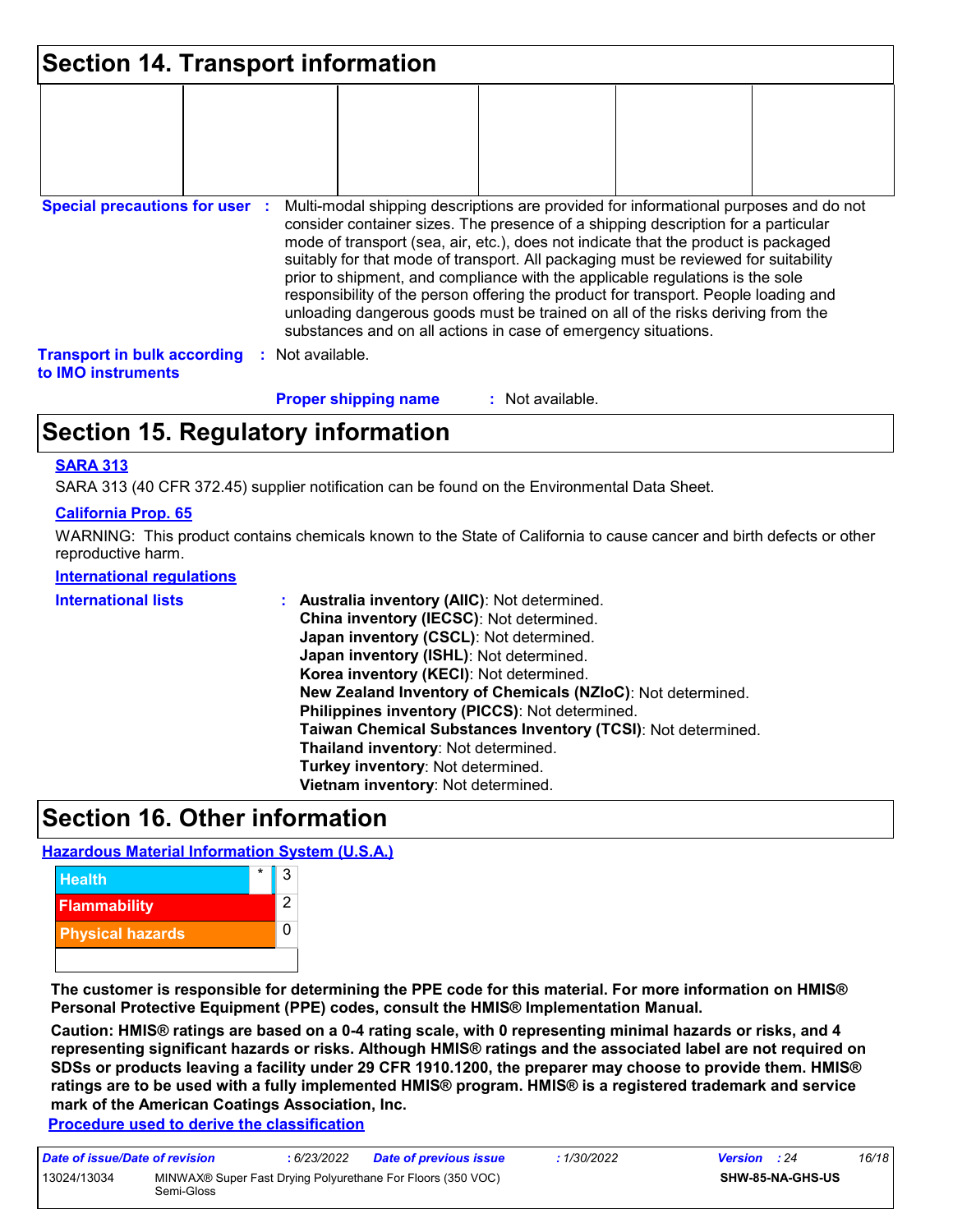### **Section 16. Other information**

|                                                                               |                          | <b>Classification</b>                                                                                                                                                                                                                                                                                                                                                                                                                                                                                                                                                                                                      | <b>Justification</b>  |  |  |  |  |  |  |
|-------------------------------------------------------------------------------|--------------------------|----------------------------------------------------------------------------------------------------------------------------------------------------------------------------------------------------------------------------------------------------------------------------------------------------------------------------------------------------------------------------------------------------------------------------------------------------------------------------------------------------------------------------------------------------------------------------------------------------------------------------|-----------------------|--|--|--|--|--|--|
| FLAMMABLE LIQUIDS - Category 3                                                |                          |                                                                                                                                                                                                                                                                                                                                                                                                                                                                                                                                                                                                                            | On basis of test data |  |  |  |  |  |  |
|                                                                               |                          | SERIOUS EYE DAMAGE/ EYE IRRITATION - Category 2A                                                                                                                                                                                                                                                                                                                                                                                                                                                                                                                                                                           | Calculation method    |  |  |  |  |  |  |
| SKIN SENSITIZATION - Category 1                                               |                          |                                                                                                                                                                                                                                                                                                                                                                                                                                                                                                                                                                                                                            | Calculation method    |  |  |  |  |  |  |
| <b>CARCINOGENICITY - Category 2</b>                                           |                          |                                                                                                                                                                                                                                                                                                                                                                                                                                                                                                                                                                                                                            | Calculation method    |  |  |  |  |  |  |
| TOXIC TO REPRODUCTION - Category 1B                                           |                          |                                                                                                                                                                                                                                                                                                                                                                                                                                                                                                                                                                                                                            | Calculation method    |  |  |  |  |  |  |
| SPECIFIC TARGET ORGAN TOXICITY (SINGLE EXPOSURE) (Respiratory tract           | Calculation method       |                                                                                                                                                                                                                                                                                                                                                                                                                                                                                                                                                                                                                            |                       |  |  |  |  |  |  |
|                                                                               | irritation) - Category 3 |                                                                                                                                                                                                                                                                                                                                                                                                                                                                                                                                                                                                                            |                       |  |  |  |  |  |  |
| SPECIFIC TARGET ORGAN TOXICITY (SINGLE EXPOSURE) (Narcotic effects) -         | Calculation method       |                                                                                                                                                                                                                                                                                                                                                                                                                                                                                                                                                                                                                            |                       |  |  |  |  |  |  |
| Category 3<br>SPECIFIC TARGET ORGAN TOXICITY (REPEATED EXPOSURE) - Category 2 |                          |                                                                                                                                                                                                                                                                                                                                                                                                                                                                                                                                                                                                                            |                       |  |  |  |  |  |  |
|                                                                               | Calculation method       |                                                                                                                                                                                                                                                                                                                                                                                                                                                                                                                                                                                                                            |                       |  |  |  |  |  |  |
| <b>ASPIRATION HAZARD - Category 1</b>                                         |                          |                                                                                                                                                                                                                                                                                                                                                                                                                                                                                                                                                                                                                            | Calculation method    |  |  |  |  |  |  |
| <b>History</b>                                                                |                          |                                                                                                                                                                                                                                                                                                                                                                                                                                                                                                                                                                                                                            |                       |  |  |  |  |  |  |
| <b>Date of printing</b>                                                       |                          | : 6/23/2022                                                                                                                                                                                                                                                                                                                                                                                                                                                                                                                                                                                                                |                       |  |  |  |  |  |  |
| Date of issue/Date of                                                         |                          | : 6/23/2022                                                                                                                                                                                                                                                                                                                                                                                                                                                                                                                                                                                                                |                       |  |  |  |  |  |  |
| revision                                                                      |                          |                                                                                                                                                                                                                                                                                                                                                                                                                                                                                                                                                                                                                            |                       |  |  |  |  |  |  |
| Date of previous issue                                                        |                          | : 1/30/2022                                                                                                                                                                                                                                                                                                                                                                                                                                                                                                                                                                                                                |                       |  |  |  |  |  |  |
| <b>Version</b>                                                                |                          | : 24                                                                                                                                                                                                                                                                                                                                                                                                                                                                                                                                                                                                                       |                       |  |  |  |  |  |  |
| <b>Key to abbreviations</b>                                                   |                          | $:$ ATE = Acute Toxicity Estimate<br><b>BCF</b> = Bioconcentration Factor<br>GHS = Globally Harmonized System of Classification and Labelling of Chemicals<br>IATA = International Air Transport Association<br><b>IBC</b> = Intermediate Bulk Container<br><b>IMDG = International Maritime Dangerous Goods</b><br>LogPow = logarithm of the octanol/water partition coefficient<br>MARPOL = International Convention for the Prevention of Pollution From Ships, 1973<br>as modified by the Protocol of 1978. ("Marpol" = marine pollution)<br>$N/A = Not available$<br>SGG = Segregation Group<br>$UN = United Nations$ |                       |  |  |  |  |  |  |

**Indicates information that has changed from previously issued version.**

#### **Notice to reader**

**It is recommended that each customer or recipient of this Safety Data Sheet (SDS) study it carefully and consult resources, as necessary or appropriate, to become aware of and understand the data contained in this SDS and any hazards associated with the product. This information is provided in good faith and believed to be accurate as of the effective date herein. However, no warranty, express or implied, is given. The information presented here applies only to the product as shipped. The addition of any material can change the composition, hazards and risks of the product. Products shall not be repackaged, modified, or tinted except as specifically instructed by the manufacturer, including but not limited to the incorporation of products not specified by the manufacturer, or the use or addition of products in proportions not specified by the manufacturer. Regulatory requirements are subject to change and may differ between various locations and jurisdictions. The customer/buyer/user is responsible to ensure that his activities comply with all country, federal, state, provincial or local laws. The conditions for use of the product are not under the control of the manufacturer; the customer/buyer/user is responsible to determine the conditions necessary for the safe use of this product. The customer/buyer/user should not use the product for any purpose other than the purpose shown in the applicable section of this SDS without first referring to the supplier and obtaining written handling instructions. Due to the proliferation of sources for information such as manufacturer-specific SDS, the manufacturer cannot be responsible for SDSs obtained from any other source.**